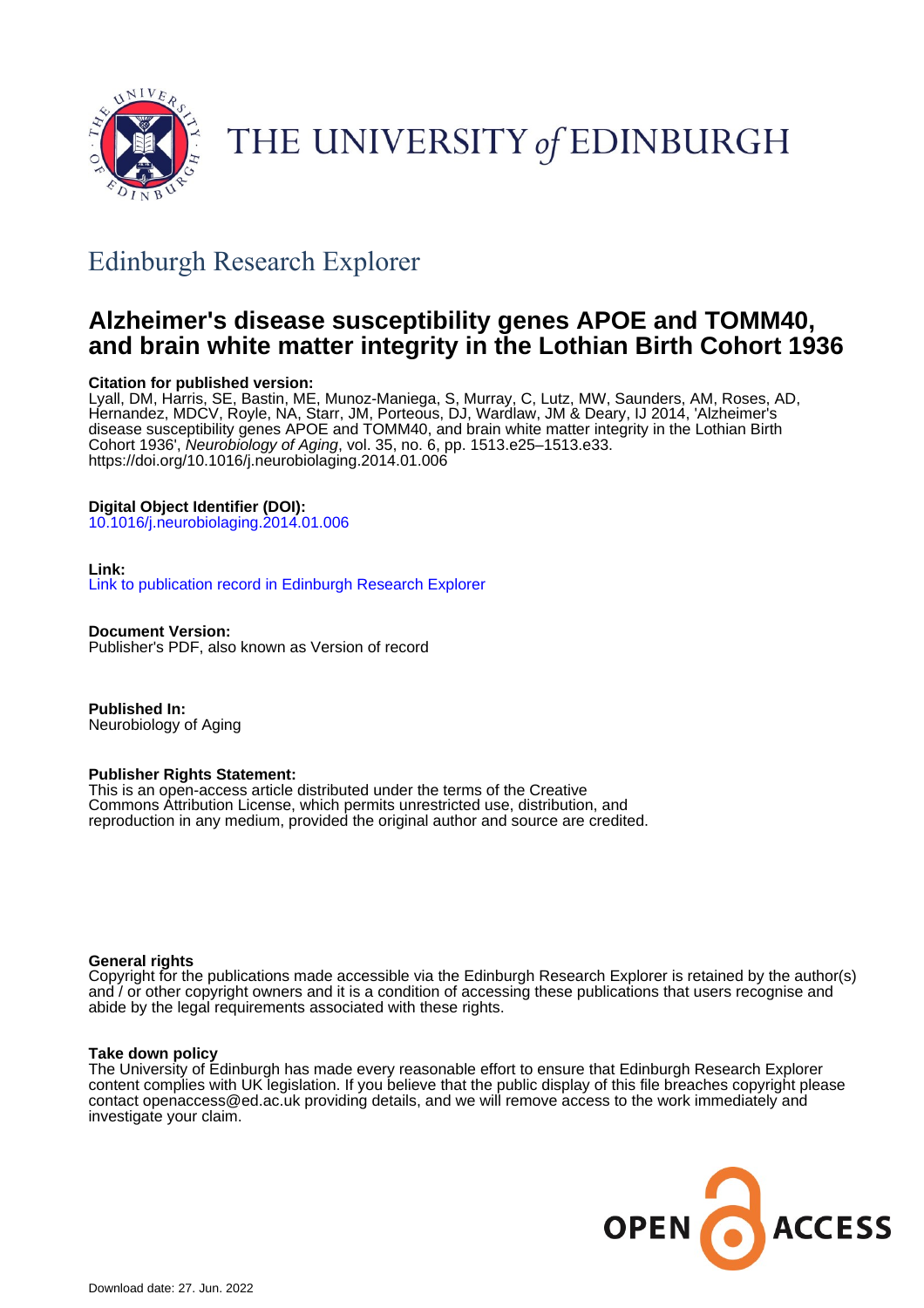### **RTICLE IN PRESS**

### [Neurobiology of Aging xxx \(2014\) 1](http://dx.doi.org/10.1016/j.neurobiolaging.2014.01.006)-[9](http://dx.doi.org/10.1016/j.neurobiolaging.2014.01.006)



Contents lists available at ScienceDirect

# Neurobiology of Aging



journal homepage: [www.elsevier.com/locate/neuaging](http://www.elsevier.com/locate/neuaging)

## Alzheimer's disease susceptibility genes APOE and TOMM40, and brain white matter integrity in the Lothian Birth Cohort 1936 $\star$

Donald M. Lyall <sup>a,b,c,d,e</sup>, Sarah E. Harris <sup>a,d,e</sup>, Mark E. Bastin <sup>a,b,f</sup>, Susana Muñoz Maniega <sup>a,b,f</sup>, Catherine Murray<sup>a,c</sup>, Michael W. Lutz<sup>g,h</sup>, Ann M. Saunders<sup>g</sup>, Allen D. Roses<sup>g,h,i</sup>, Maria del C. Valdés Hernández <sup>a, b, f</sup>, Natalie A. Royle <sup>a, b, f</sup>, John M. Starr <sup>a, j</sup>, David. J. Porteous <sup>a, d, e</sup>, Joanna M. Wardlaw <sup>a, b, f</sup>, Ian J. Deary <sup>a, c,</sup> \*

<sup>a</sup> Centre for Cognitive Ageing and Cognitive Epidemiology, University of Edinburgh, Edinburgh, UK

**b Brain Research Imaging Centre, Division of Neuroimaging Sciences, University of Edinburgh, Edinburgh, UK** 

 $c$  Department of Psychology, University of Edinburgh, Edinburgh, UK

<sup>d</sup> Medical Genetics Section, University of Edinburgh Centre for Genomics and Experimental Medicine, Western General Hospital, Edinburgh, UK

<sup>e</sup> MRC Institute of Genetics and Molecular Medicine, Western General Hospital, Edinburgh, UK

<sup>t</sup>Scottish Imaging Network, A Platform for Scientific Excellence (SINAPSE) Collaboration, Department of Neuroimaging Sciences, The University of Edinburgh, Edinburgh, UK

<sup>g</sup> Department of Neurology, Joseph & Kathleen Bryan Alzheimer's Disease Research Center, Durham, NC, USA

h Duke University Medical Center, Durham, NC, USA

i Zinfandel Pharmaceuticals, Inc, Durham, NC, USA

<sup>j</sup> Alzheimer Scotland Dementia Research Centre, University of Edinburgh, Edinburgh, UK

#### article info

Article history: Received 12 August 2013 Received in revised form 2 December 2013 Accepted 4 January 2014

Keywords: White matter Cognitive ageing Diffusion MRI Tractography APOE TOMM40 Alzheimer's disease

### **ABSTRACT**

Apolipoprotein E (APOE)  $\varepsilon$  genotype has previously been significantly associated with cognitive, brain imaging, and Alzheimer's disease-related phenotypes (e.g., age of onset). In the TOMM40 gene, the rs10524523 ("523") variable length poly-T repeat polymorphism has more recently been associated with similar ph/enotypes, although the allelic directions of these associations have varied between initial reports. Using diffusion magnetic resonance imaging tractography, the present study aimed to investigate whether there are independent effects of apolipoprotein E (APOE) and TOMM40 genotypes on human brain white matter integrity in a community-dwelling sample of older adults, the Lothian Birth Cohort 1936 (mean age  $=$  72.70 years, standard deviation  $=$  0.74, N approximately  $=$  640 $-$ 650; for most analyses). Some nominally significant effects were observed (i.e., covariate-adjusted differences between genotype groups at  $p < 0.05$ ). For APOE, deleterious effects of  $\varepsilon$ 4 "risk" allele presence (vs. absence) were found in the right ventral cingulum and left inferior longitudinal fasciculus. To test for biologically independent effects of the TOMM40 523 repeat, participants were stratified into APOE genotype subgroups, so that any significant effects could not be attributed to APOE variation. In participants with the APOE  $\varepsilon 3/\varepsilon 4$  genotype, effects of TOMM40 523 status were found in the left uncinate fasciculus, left rostral cingulum, left ventral cingulum, and a general factor of white matter integrity. In all 4 of these tractography measures, carriers of the TOMM40 523 "short" allele showed lower white matter integrity when compared with carriers of the "long" and "very-long" alleles. Most of these effects survived correction for childhood intelligence test scores and vascular disease history, though only the effect of TOMM40 523 on the left ventral cingulum integrity survived correction for false discovery rate. The effects of APOE in this older population are more specific and restricted compared with those reported in previous studies, and the effects of TOMM40 on white matter integrity appear to be novel, although replication is required in large independent samples. 2014 The Authors. Published by Elsevier Inc. All rights reserved.

ology (CCACE), University of Edinburgh, Edinburgh, EH8 9JZ, UK. Tel.: +44 131 650 8275; fax:  $+44$  131 651 1771.

E-mail address: [i.deary@ed.ac.uk](mailto:i.deary@ed.ac.uk) (I.J. Deary).

### 1. Introduction

The apolipoprotein E (APOE) gene is located on chromosome 19q13.2 and is 3.7 kilobases (KB) long. APOE  $\varepsilon$  genotype is composed of 2 single-nucleotide polymorphisms (SNPs): rs429358, which

0197-4580/\$ - see front matter © 2014 The Authors. Published by Elsevier Inc. All rights reserved. <http://dx.doi.org/10.1016/j.neurobiolaging.2014.01.006>

 $\frac{1}{\sqrt{2}}$  This is an open-access article distributed under the terms of the Creative Commons Attribution License, which permits unrestricted use, distribution, and reproduction in any medium, provided the original author and source are credited. Corresponding author at: Centre for Cognitive Ageing and Cognitive Epidemi-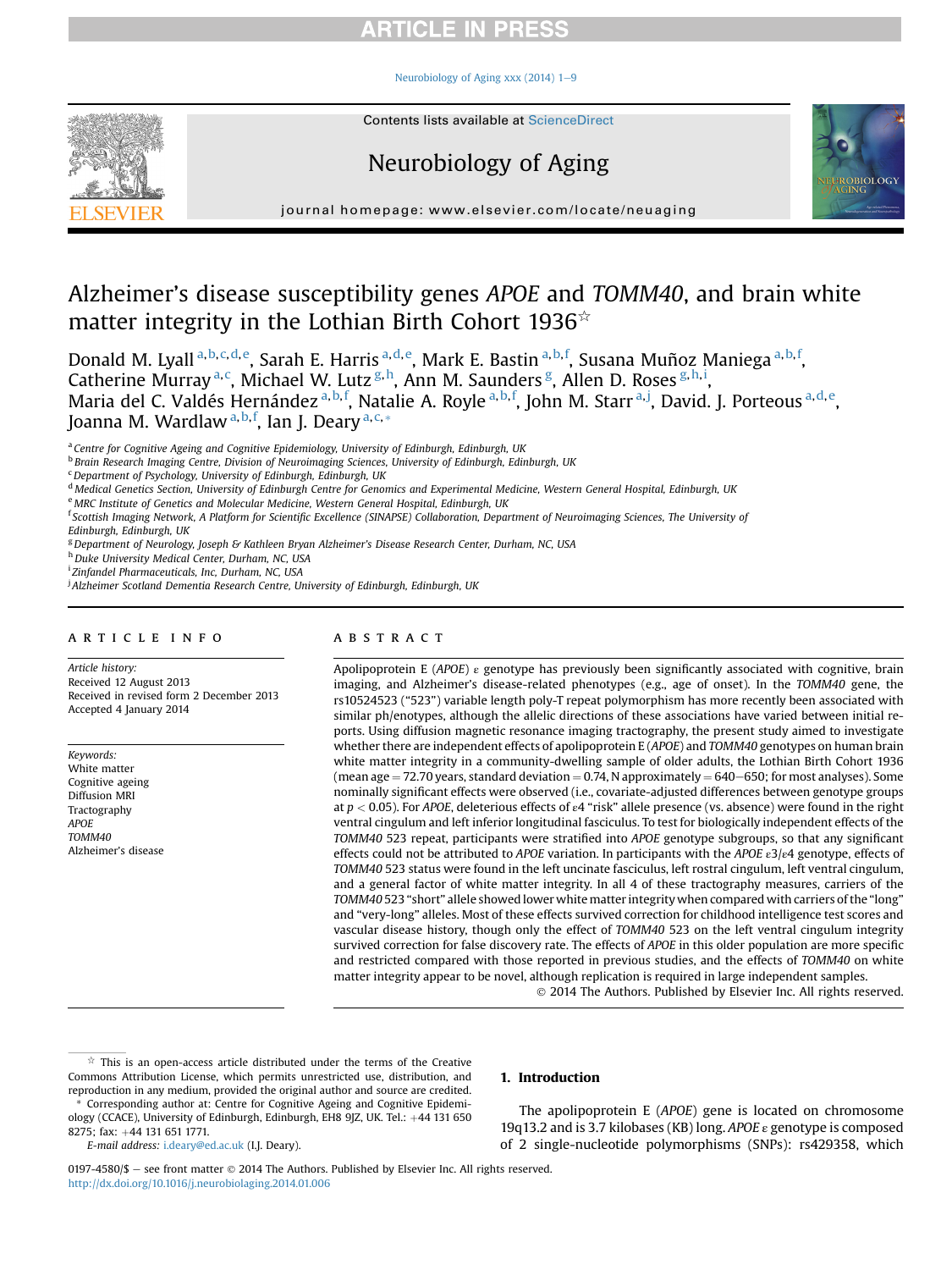causes a Cys130Arg substitution; and rs7412, which causes an Arg176Cys substitution; different combinations of the rs429358 and/or rs7412 SNPs form the  $\varepsilon$ 2 (Cys/Cys, respectively),  $\varepsilon$ 3 (Cys/Arg), and ε4 (Arg/Arg) genotypes [\(NCBI website, 2012a; Ringman and](#page-8-0) [Cummings, 2009](#page-8-0)). Of these, the  $\varepsilon$ 3 allele is the most common (frequency  $\sim$  78.3% in Caucasians), followed by  $\varepsilon$ 4 ( $\sim$  14.5%) and  $\varepsilon$ 2  $(-6.4%)$ , although these frequencies vary between populations [\(Eisenberg et al., 2010](#page-8-0)).

APOE plays a role in the transport and metabolism of lipids in the human body and brain [\(Bu et al., 2009; Corder et al., 1994\)](#page-8-0). The ε4 allele of APOE is the "risk" variant for several phenotypes compared with  $\epsilon$ 3 ("neutral"), and  $\epsilon$ 2 (generally considered "protective", although less consistently). These phenotypes include risk of Alzheimer's disease (AD) ([Corder et al., 1994](#page-8-0)), less successful cognitive aging [\(Deary et al., 2004; Wisdom et al., 2011\)](#page-8-0), differences in brain structure (e.g., atrophy; Biffi [et al., 2010\)](#page-8-0), and functional connectivity ([Trachtenberg et al., 2012](#page-9-0)); vascular pathologies such as hyperlipidemia, coronary heart disease and stroke [\(Lahoz et al.,](#page-8-0) [2001](#page-8-0)), and brain microbleeds ([Schilling et al., 2013\)](#page-8-0). It is not clear to what extent associations between APOE variants and worse cognitive aging in cross-sectional and longitudinal studies reflect preclinical "prodromal" AD [\(Bretsky et al., 2003; Deary et al., 2004\)](#page-8-0).

There might be complexities in how the APOE ε4 allele is associated with clinical onset of AD or cognitive decline [\(Johnson et al.,](#page-8-0) [2011\)](#page-8-0). Other genetic variants aside from APOE, possibly in linkage disequilibrium with it, may play a role. The translocase of the outer membrane of 40 (TOMM40) gene is located adjacent to APOE and covers 12.5 KB on chromosome 19q13 ([NCBI website, 2012b\)](#page-8-0). Several SNPs in the APOE and TOMM40 genes are in strong linkage disequilibrium; for example, rs429358 and 36 SNPs within  $\pm$ 1.17 KB of the APOE region including 15 TOMM40 SNPs; average  $D' = 0.91$ ,  $r^2 = 0.22$ , n = 1262 [\(Yu et al., 2007\)](#page-9-0). The TOMM40 locus encodes for a channel-forming subunit of the translocase of the outer mitochondrial membrane complex ([Humphries et al., 2005\)](#page-8-0). This complex imports precursor proteins into mitochondria [\(Koehler et al.,](#page-8-0) [1999\)](#page-8-0). Mitochondrial dysfunction may play a significant role in cognitive decline and AD-related pathology ("The mitochondrial cascade hypothesis"; [Swerdlow and Kahn, 2004\)](#page-9-0). APOE and TOMM40 may interact to affect aspects of mitochondrial function although mechanistically it is unclear exactly how [\(Roses et al.,](#page-8-0) [2010](#page-8-0)).

The rs10524523 locus (hereafter "523") in the TOMM40 gene is characterized by a variable number of T residues ("poly-T repeats") that can be classified into 3 different lengths: "short"  $\left($  <20; "S"), "long" (20–29; "L"), and "very-long" ( $\geq$ 30; "VL"; [Lutz et al., 2010\)](#page-8-0). [Roses et al. \(2010\)](#page-8-0) showed with phylogenetic mapping analyses that TOMM40 523 poly-T repeat length was strongly linked to APOE ε genotype in humans: ε4 is most commonly linked to the 523 L allele, with ε3 linked to either S or VL alleles in different evolutionary clades. The rarer  $\epsilon$ 2 allele appeared similar to  $\epsilon$ 3 although further research is required in large samples [\(Roses et al., 2010\)](#page-8-0).

Studies have tested for association between TOMM40 523 repeat length and different brain-related phenotypes independently from APOE. For example, age of AD onset [\(Roses et al., 2010](#page-8-0)) and worse cognitive aging [\(Schiepers et al., 2012\)](#page-8-0), were examined. However, reports vary in showing protective [\(Johnson et al., 2011\)](#page-8-0), null [\(Chu](#page-8-0) [et al., 2011\)](#page-8-0), or deleterious ([Cruchaga et al., 2011](#page-8-0)) effects of the S allele. See [Roses et al. \(2013\)](#page-8-0) for a discussion of early studies.

Diffusion-tensor magnetic resonance imaging (MRI) and quantitative tractography allow examination of brain white matter microstructure in vivo in specific white matter tracts thought to relate to cognitive functions [\(Behrens et al., 2007; Pierpaoli et al.,](#page-8-0) [1996\)](#page-8-0). Diffusion-tensor imaging (DTI) measures the magnitude and directional coherence of water molecule diffusion and, because water molecule diffusion is preferentially constrained along the

principal fiber direction by axonal membranes and myelin sheaths, this property can be used to assess white matter structural integrity ([Behrens et al., 2007; Pierpaoli et al., 1996](#page-8-0)). Fractional anisotropy (FA) is an example of a common DTI-derived metric, and reflects the level of directional coherence of water molecule diffusion [\(Pierpaoli](#page-8-0) [et al., 1996](#page-8-0)). Specifically, FA measures are high in healthy, structurally intact, coherently organized white matter, but fall in diseased tissue. Associations between the APOE gene and white matter integrity have been investigated previously (see [Gold et al.,](#page-8-0) [2012](#page-8-0) for a review of significant findings; also [Felsky and Voineskos,](#page-8-0) [2013\)](#page-8-0). To our knowledge, the largest previous study had 203 par-ticipants ([Westlye et al., 2012](#page-9-0); mean age  $=$  47.6 years, standard deviation  $= 14.9$ ). That report found widespread differences in microstructural integrity depending on APOE status. Controlling for age and gender,  $\varepsilon 3/\varepsilon 4$  carriers had lower white matter integrity (vs.  $\varepsilon$ 3/ $\varepsilon$ 3) in the brainstem, basal temporal lobe, internal capsule, anterior parts of the corpus callosum, forceps minor, superior longitudinal fasciculus, occipital, and corticospinal motor pathways (Cohen's d range  $= 0.77-0.79$ ; "medium-large effects"). We found no studies that examined the independent effects of the TOMM40 523 poly-T repeat.

The present study aims to investigate the effects of APOE and TOMM40 genotypes on brain white matter integrity as assessed using quantitative tractography in a large, age-homogenous sample of relatively healthy older people. Fourteen major projection, commissural, and association fiber tracts were examined that have previously been significantly associated with cognitive abilities in this sample ([Penke et al., 2012](#page-8-0)).

### 2. Methods

#### 2.1. Sample and procedure

The LBC1936 is a cohort of 1091 generally healthy communitydwelling adults, 1028 of whom completed the Moray House Test no.12 (MHT) of verbal reasoning as part of the Scottish Mental Survey 1947 at a mean age of 11 years. The recruitment and testing of this sample has been detailed in previous protocol papers [\(Deary](#page-8-0) [et al., 2007, 2012\)](#page-8-0). All the LBC1936 participants were born in 1936 and most resided in the Edinburgh (Lothian) area of Scotland when recruited in older adulthood. In the first wave of the LBC1936 study ("wave 1"), at around the age 70 years, they were retested on the MHT in addition to other detailed cognitive, sociodemographic, and physical assessments [\(Deary et al., 2007\)](#page-8-0). Around 3 years later, 866 members of the cohort returned for re-testing in the second wave of the study ("wave 2"). At this point, in addition to repeating the wave 1 assessments, most of the participants also underwent detailed structural brain MRI [\(Wardlaw et al., 2011](#page-9-0)). At both waves, participants were screened for cognitive impairment with the Mini-Mental State Examination (MMSE), with scores under 24 used to indicate possible dementia [\(Folstein et al., 1975\)](#page-8-0). Medical history was elicited via interview, including hypertension, diabetes, stroke, hypercholesterolemia, and history of any other vascular disease (e.g., heart attack). All subjects gave written, informed consent after the nature of the procedures had been explained to them.

### 2.2. Cognitive assessment

Moray House Test: This was completed in 1947 at a mean age of 11 years. This test of general cognitive ability has a 45-minute time limit and has a maximum score of 76, with a predominance of verbal reasoning items, and some numerical and visuospatial items also included [\(Deary et al., 2007\)](#page-8-0). MHT scores were adjusted for age in days at the time of assessment, and standardized to an IQ score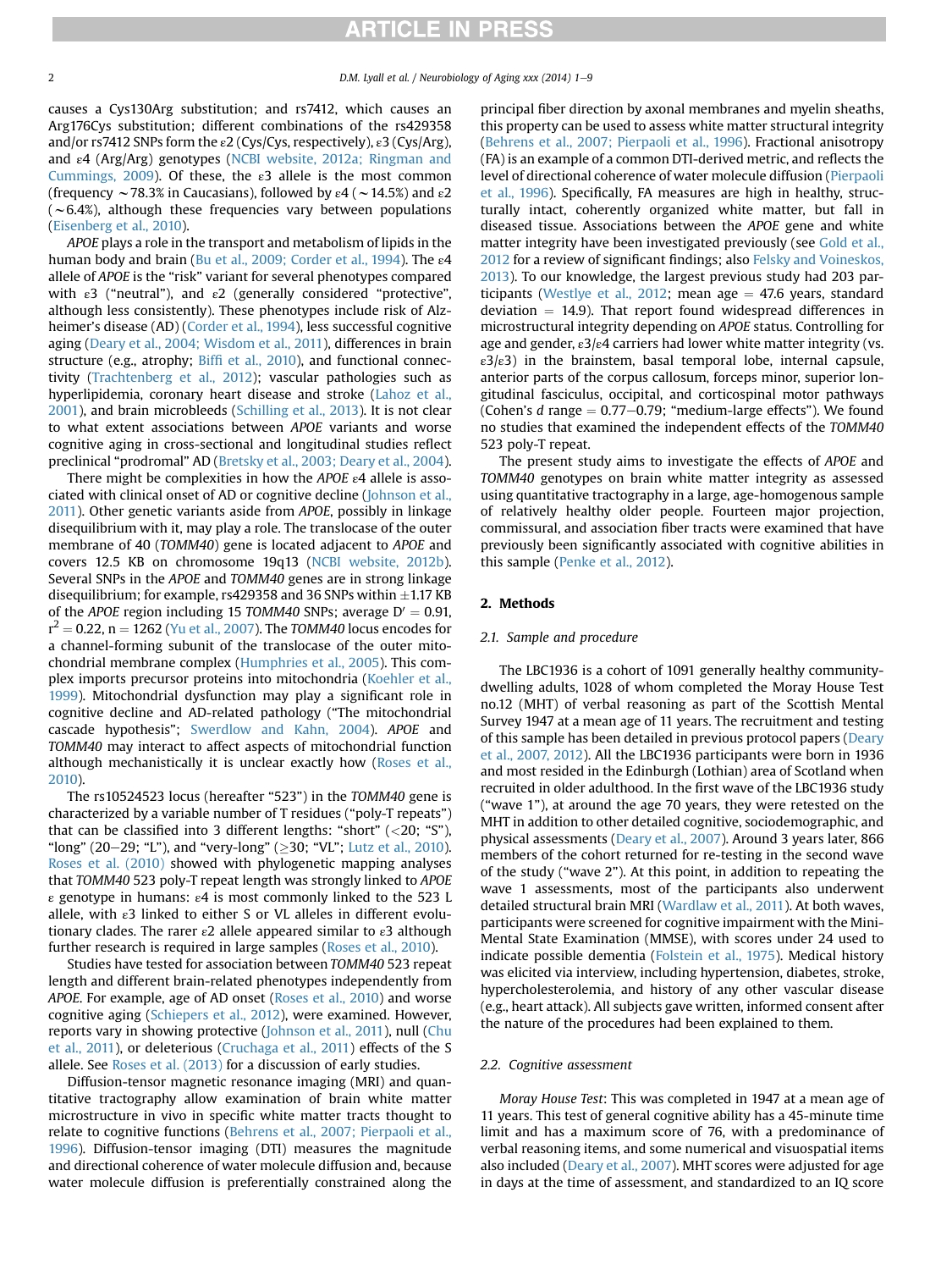### **ARTICLE IN PRESS**

with a mean of 100 and a standard deviation of 15 for the whole LBC1936 sample.

#### 2.3. Genotyping

For APOE, DNA was isolated from whole blood, and the target sequences for rs7412 and rs429358 were genotyped with TaqMan technology [\(Invitrogen website, 2012\)](#page-8-0). These 2 SNPs form the APOE  $\varepsilon$ 2/ $\varepsilon$ 3/ $\varepsilon$ 4 haplotype (commonly and herein simply "genotype").

TOMM40 523 poly-T repeat length was genotyped by the laboratory of Dr. Ornit Chiba-Falek (Duke University, NC, USA) using a method described previously [\(Linnertz et al., 2012\)](#page-8-0). Briefly, each genomic DNA sample was amplified by the polymerase chain reaction using fluorescently labeled forward 5'FAM-TGCTGACCT-CAAGCTGTCCTG-3' and reverse 5'-GAGGCTGAGAAGGGAGGATT-3'primers. Genotypes were determined on an ABI 3730 DNA Analyzer, using GeneMapper version 4.0 software (Applied Biosystems, Foster City, California, USA) for fragment analysis by the amplified fragment length polymorphism method validated for research studies and commercially available.

### 2.4. Diffusion MRI and tractography analysis

Participants underwent whole brain diffusion MRI acquired using a GE Signa Horizon HDxt 1.5-T clinical scanner (General Electric, Milwaukee, USA) equipped with a self-shielding gradient set (33 mT  $m^{-1}$  maximum gradient strength) and manufacturersupplied 8-channel phased-array head coil [\(Wardlaw et al., 2011](#page-9-0)). The protocol consisted of 7 T2-weighted ( $b = 0$  s mm<sup>-2</sup>) and sets of diffusion-weighted ( $b = 1000$  s mm<sup>-2</sup>) axial single-shot spin-echo echo-planar volumes acquired with diffusion gradients applied in 64 noncollinear directions. Seventy-two contiguous slices of 2 mm thickness were collected with a field of view of  $256 \times 256$  mm and acquisition matrix of 128  $\times$  128, giving 2 mm isotropic voxel resolution.

The diffusion MRI data were preprocessed using FMRIB Sofware Library (FSL) tools (Oxford, UK; Nuffi[eld Department of Clinical](#page-8-0) [Neurosciences, 2012\)](#page-8-0) to extract the brain, remove bulk patient motion and eddy current induced artifacts, and generate parametric maps of FA. Underlying tractography connectivity data were generated using BedpostX/ProbTrackX with the default settings of a 2-fiber model per voxel, and 5000 probabilistic streamlines with a fixed separation of 0.5 mm between successive points ([Behrens et al., 2007](#page-8-0)).

Fourteen tracts were identified using probabilistic neighborhood tractography, an approach for automatic and reproducible tract segmentation [\(Clayden et al., 2007\)](#page-8-0), as implemented in the TractoR package for fiber tracking analysis ([Clayden et al., 2011;](#page-8-0) [Tractography with R website, 2012](#page-8-0)). This method segments the same fasciculus-of-interest in different individuals by identifying the best-matched tract from a group of "candidate" tracts that most closely resembles a predefined reference tract in terms of both length and shape. This approach has advantages over tract-based spatial statistics in that each tract is segmented in native rather than standard space, therefore providing a better representation of specific tract anatomy in each individual [\(Bastin et al., 2013\)](#page-8-0). Tracts assessed were the genu and splenium of corpus callosum, and bilateral anterior thalamic radiations, ventral and rostral cingulum bundles, and arcuate, uncinate, and inferior longitudinal fasciculi. Tract masks generated by this method were overlaid on the FA parametric map and tract-averaged values, weighted by the connection probability, were determined for each tract in every subject.

To ensure that the segmented tracts were anatomically plausible representations of the fasciculi-of-interest, a researcher visually inspected all tract masks blind to the other study variables and

excluded those with aberrant or truncated pathways. In general, probabilistic neighborhood tractography was able to segment the 14 tracts-of-interest reliably in most of the subjects, with tracts that did not meet quality criteria, such as truncation or failing to follow the expected path, ranging from 0.3% for the splenium of the corpus callosum to 16% for the left anterior thalamic radiation, with a mean of 5%.

To permit principal components analysis (PCA) on the tractography data, participants with up to 2 missing values from specific tracts had data replaced with the mean value for that tract. PCA was conducted on tract-averaged water diffusion parameters for 12 pathways, giving a clear single-factor model for FA  $(g_{fa})$  that accounted for 38.78% of the overall variance. The ventral cingulum was not included in the PCA because the rostral and ventral cingula are subdivisions of the same tract. General white matter integrity factors have previously been found to be associated with cognitive abilities in this sample [\(Penke et al., 2010, 2012](#page-8-0)).

### 3. Statistical analysis

### 3.1. Statistical models

Three statistical models were used to investigate the effect of APOE and TOMM40 genetic variants (the independent variables) on tract-averaged FA values (the dependent variables) for the 14 tracts and  $g_{fa}$ . First, all models controlled for covariates of gender and age in days at neuroimaging ("model 1"). Significant effects were re-tested controlling for the additional covariate of age-11 IQ ("model 2"). This reduces the chance of results being affected by reverse causality, where differences in early-life cognitive ability might, perhaps via influence on health-related variables, influence brain changes in later life ([Deary et al., 2007; Shenkin et al., 2003\)](#page-8-0). Finally, significant effects were re-tested controlling for the following covariates in addition to those in model 2; self-reported history of hypertension, stroke, type-2 diabetes, hypercholesterolemia, and all-inclusive vascular disease ("model 3"; [Schiepers et al., 2012](#page-8-0)). This reduces the chance that any significant associations occur as secondary to genetic associations with vascular pathology.

An online calculator was used to perform tests of Hardy-Weinberg equilibrium and determine minor allele frequencies [\(Calculator; Hardy Weinberg equilibrium, 2012](#page-8-0)). Data were otherwise analyzed with IBM Statistical Package for the Social Sciences, version 19.0 (SPSS Inc, Chicago, USA). Specifically, univariate general linear models (GLM) tested the fixed effects of separate APOE and TOMM40 genotypes upon the outcome variables, namely white matter integrity parameters. Outliers of more than 3 standard deviations from mean values were removed from age-11 IQ ( $n = 7$ ). To protect against type 1 errors, false discovery rate (FDR) was used to estimate the number of significant findings in the context of multiple testing ([Benjamini et al., 1995\)](#page-8-0). A Microsoft excel program [\(Pike, 2011](#page-8-0)) was used to conduct classical 1-stage FDR based on associations with white matter integrity. All p-values are raw unless stated as being FDR-adjusted.  $p$ -values  $< 0.05$  were considered to be "nominally" significant. Final results did not differ whether FDR was applied separately to individual sets of analyses (i.e., APOE and then TOMM40 sub-analyses), or to a collated list of all analyses.

### 3.2. APOE analysis

The APOE  $\varepsilon$  genotype is composed of any 2 of the  $\varepsilon$ 2 (protective), ε3 (neutral), and ε4 (risk) alleles. The first analytic step tested the effects of APOE  $\varepsilon$ 4 allele presence versus absence, that is, pooled  $\varepsilon$ 2/ ε4, ε3/ε4, and ε4/ε4 genotypes versus pooled ε2/ε2, ε2/ε3, and ε3/ε3 ("step 1"). The second analytic step tested genotypes, which may be protective for neurodegenerative pathology, compared with the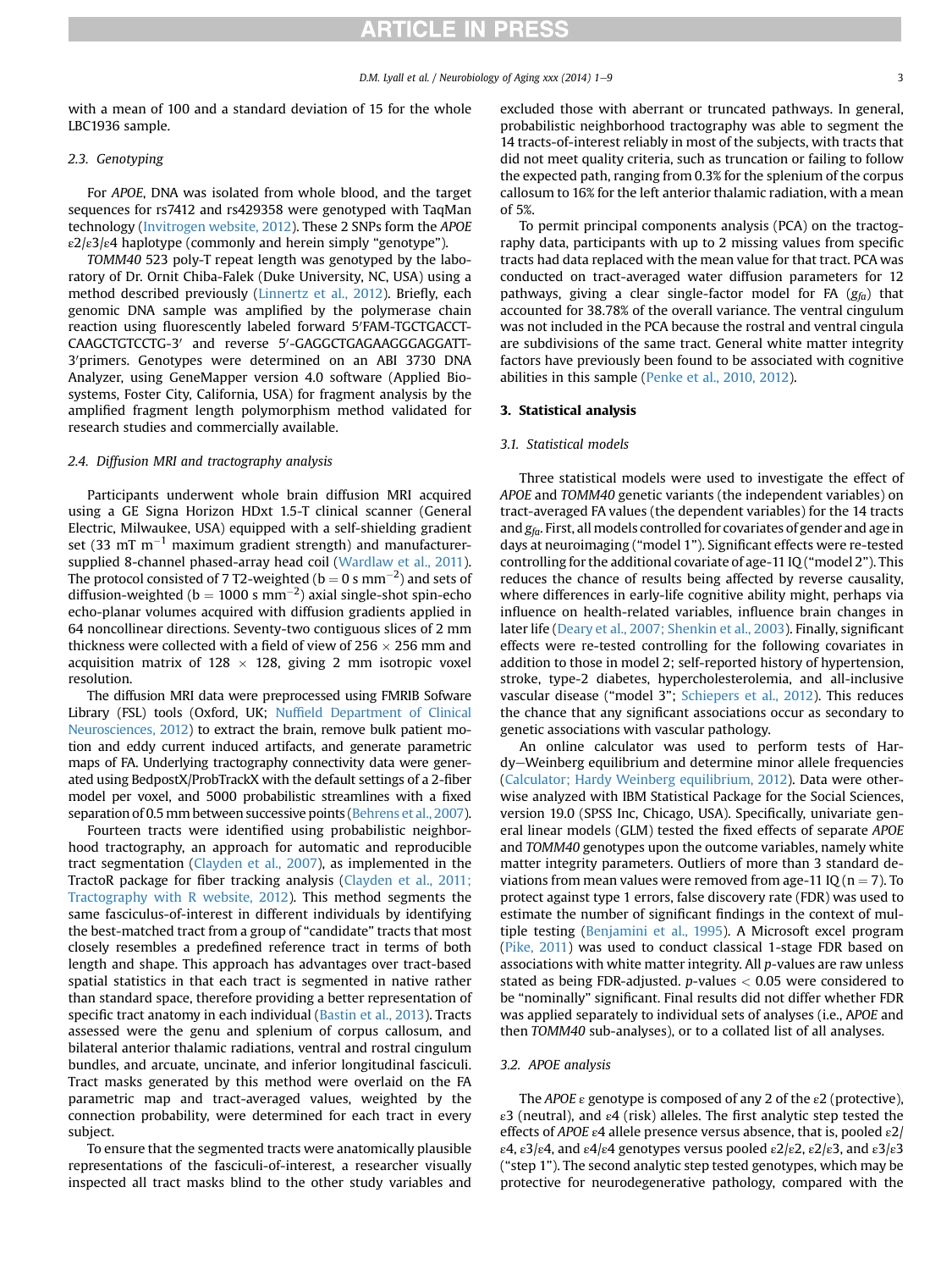### **RTICLE IN PRESS**

<span id="page-4-0"></span>4 D.M. Lyall et al. / Neurobiology of Aging xxx (2014) 1-9

neutral genotype; that is, pooled  $\varepsilon$ 2/ε3 and  $\varepsilon$ 2/ε2 versus ε3/ε3 ("step 2"; [Deary et al., 2004; Luciano et al., 2009](#page-8-0)).

### 3.3. TOMM40 analysis

The variable-length poly-T repeat rs10524523 ("523") was split into 3 categories: "S" (<20 T residues), "L" (>20), and "VL" (>30) [\(Lutz et al., 2010](#page-8-0)), of which the S allele may or may not be protective in terms of neurodegenerative pathology ([Bruno et al., 2011; Chu](#page-8-0) [et al., 2011](#page-8-0)). In the first analytic step, in the whole sample, a GLM tested for a significant effect of TOMM40 523-genotype (i.e., S/S; S/L; L/L; L/VL; VL/VL; "step 1").

To investigate the effects of TOMM40 523 repeat length independent of biological variation in APOE genotype, analysis then focused separately on 2 different large APOE ε genotype subgroups; firstly participants with the  $\varepsilon 3/\varepsilon 4$  genotype ("step 2"). [Devi et al.](#page-8-0) [\(2006\)](#page-8-0) reported that this genotype had the highest accumulation of amyloid precursor protein in AD brain mitochondria (vs. ε3/ε3 and  $\varepsilon$ 4/ $\varepsilon$ 4 genotypes; assessed by immunoblot analysis), and this correlated strongly with 2 indicators of mitochondrial dysfunction (cytochrome C oxidase activity and reactive oxygen species hydrogen peroxide; " $H<sub>2</sub>O<sub>2</sub>$ "). In terms of a possible interaction between amyloid precursor protein accumulation and mitochondria translocase processes, it is not known if the S allele may offset or interact biologically with the  $\varepsilon 3/\varepsilon 4$  genotype ([Bruno et al., 2011\)](#page-8-0). Finally, analysis focused on participants with the neutral APOE genotype ( $ε3/ε3$ ) ("step 3"), because this eliminates variance associated with protective and risk APOE alleles ([Roses et al., 2010\)](#page-8-0). Examining the effects of TOMM40 523 in APOE subgroups means that any significant associations cannot logically be attributed to APOE genotypic variation.

In large samples of Caucasians, linkage between the APOE  $\varepsilon$  genotype and TOMM40 523 length (i.e., ε4 links primarily to "L", ε3 primarily to "S" or "VL") is such that in the APOE  $\varepsilon$ 3/ $\varepsilon$ 3 genotype, relatively few L carriers would be predicted while in the  $\varepsilon^2/\varepsilon^4$  genotype typically 1 L allele would be predicted in addition to either an S or VL allele [\(Linnertz et al., 2012\)](#page-8-0). Slight errors in poly-T repeat length measurement may occur through polymerase chain reaction "slippage" and this may result in repeat lengths that are close to the L and/or VL boundary being incorrectly classified [\(Linnertz et al.,](#page-8-0) [2012\)](#page-8-0). To attempt to control for this, in steps 2 and 3, the L and VL alleles were pooled into an "L\*" group; participants with the S/S genotype were compared with those carrying only 1 S allele (pooled S/L and S/VL; hereinafter S/L\*), and also against participants

### Table 1

Apolipoprotein-ε (APOE) and white matter integrity

carrying no S alleles (pooled L/L, L/VL, and VL/VL; hereinafter  $L^* / L^*$ ; [Caselli et al., 2012\)](#page-8-0). A GLM therefore tested for effects of S-allele group (S/S;  $S/L^*$ ;  $L^*/L^*$ ) on brain white matter integrity variables in steps 2 and 3 (APOE  $\varepsilon 3/\varepsilon 4$  and  $\varepsilon 3/\varepsilon 3$  subgroups, respectively).

### 4. Results

#### 4.1. Descriptive statistics

Of the 1091 total LBC1936 participants, 866 attended waves 1 and 2, and 731 underwent neuroimaging. Individuals who reported being ambidextrous or left handed at either "wave 1" or "wave 2"  $(n = 50)$ , or had MMSE scores below 24  $(n = 5)$ , or did not complete the MMSE at wave 2 ( $n = 1$ ) were excluded. No participants had a history of dementia. Overall, this left 675 participants, of which 642 and 652 participants had successful genotyping for APOE and TOMM40, respectively.

APOE had allele frequencies of  $\varepsilon$ 2 = 7.4%,  $\varepsilon$ 3 = 77.0%, and  $\varepsilon$ 4 = 15.6%, with genotype frequencies of:  $\varepsilon 2/\varepsilon 2 = 2$  (0.3%),  $\varepsilon 2/\varepsilon 3 = 77$ (12.0%),  $\epsilon^2/\epsilon^4 = 14 (2.2\%)$ ,  $\epsilon^3/\epsilon^3 = 376 (58.6\%)$ ,  $\epsilon^3/\epsilon^4 = 160 (24.9\%)$ and  $\varepsilon$ 4/ $\varepsilon$ 4 = 13 (2.0%). TOMM40 523 had allele frequencies of S = 41.3%, L = 15.3%, and VL = 43.4%, with genotype frequencies of  $S/S =$ 102 (15.6%),  $S/L = 94$  (14.4%),  $S/VL = 240$  (36.8%),  $L/L = 15$  (2.3%),  $L/L$  $VL = 76 (11.7%)$ , and  $VL/VL = 125 (19.2%)$ . Exact tests confirmed that APOE and TOMM40 were in Hardy-Weinberg equilibrium ( $p$ values  $= 0.656$  and 0.273, respectively). Sample demographics for different APOE and TOMM40 genotypes are displayed in Supplementary Table 1.

### 4.2. APOE and quantitative tractography

For the APOE ε4 present versus absent comparison, significant effects were found for 2 tracts, where presence of the  $\varepsilon$ 4 allele was associated with poorer white matter integrity in the predicted direction (see Tables 1 and [3](#page-6-0)).

The first significant effect was found in the right ventral cingulum (F [1, 570] = 5.48,  $p = 0.020$ , and partial  $\eta^2 = 0.010$ ). This survived correction for age-11 IQ (F [1, 535] = 4.17,  $p = 0.042$ , and partial  $\eta^2 = 0.008$ ), and vascular disease history (F [1, 530] = 3.90,  $p = 0.049$ , and partial  $\eta^2 = 0.007$ ).

The second significant effect was found in the left inferior longitudinal fasciculus (F [1, 575] = 5.04,  $p = 0.025$ , and partial  $\eta^2 =$ 0.009). This survived correction for age-11 IQ (F [1, 539] = 7.30,  $p =$ 

| White matter tract (FA)                | Step 1                                        |       |               | Step 2                                                                                          |       |               |
|----------------------------------------|-----------------------------------------------|-------|---------------|-------------------------------------------------------------------------------------------------|-------|---------------|
|                                        | $\varepsilon$ 4 allele presence (vs. absence) |       |               | APOE $\epsilon$ 2/ $\epsilon$ 3 and $\epsilon$ 2/ $\epsilon$ 2 (vs. $\epsilon$ 3/ $\epsilon$ 3) |       |               |
|                                        | (df) F statistics                             | p     | Partial $n^2$ | (df) F statistics                                                                               | p     | Partial $n^2$ |
| General factor $(g_{fa})$              | $(1, 524) = 0.83$                             | 0.362 | 0.002         | $(1, 376) = 0.12$                                                                               | 0.730 | 0.000         |
| Genu of the corpus callosum            | $(1, 559) = 0.20$                             | 0.659 | 0.000         | $(1, 399) = 0.26$                                                                               | 0.612 | 0.001         |
| Splenium of the corpus callosum        | $(1, 575) = 0.07$                             | 0.788 | 0.000         | $(1, 409) = 0.00$                                                                               | 0.985 | 0.000         |
| Left arcuate fasciculus                | $(1, 552) = 0.00$                             | 0.987 | 0.000         | $(1, 393) = 0.62$                                                                               | 0.432 | 0.002         |
| Right arcuate fasciculus.              | $(1, 500) = 0.17$                             | 0.683 | 0.000         | $(1, 356) = 0.03$                                                                               | 0.873 | 0.000         |
| Left anterior thalamic radiation       | $(1, 479) = 0.00$                             | 0.962 | 0.000         | $(1, 341) = 0.00$                                                                               | 0.957 | 0.000         |
| Right anterior thalamic radiation      | $(1, 556) = 0.11$                             | 0.745 | 0.000         | $(1, 395) = 0.00$                                                                               | 0.979 | 0.000         |
| Left uncinate fasciculus.              | $(1, 492) = 1.57$                             | 0.212 | 0.003         | $(1, 348) = 0.00$                                                                               | 0.956 | 0.000         |
| Right uncinate fasciculus.             | $(1, 545) = 0.00$                             | 0.990 | 0.000         | $(1, 390) = 0.03$                                                                               | 0.873 | 0.000         |
| Left rostral cingulum                  | $(1, 556) = 0.06$                             | 0.803 | 0.000         | $(1, 394) = 0.27$                                                                               | 0.604 | 0.001         |
| Right rostral cingulum                 | $(1, 564) = 0.09$                             | 0.760 | 0.000         | $(1, 402) = 0.28$                                                                               | 0.603 | 0.001         |
| Left ventral cingulum                  | $(1, 561) = 2.36$                             | 0.125 | 0.004         | $(1, 396) = 1.05$                                                                               | 0.305 | 0.003         |
| Right ventral cingulum                 | $(1, 570) = 5.48$                             | 0.020 | 0.010         | $(1, 404) = 1.19$                                                                               | 0.277 | 0.003         |
| Left inferior longitudinal fasciculus  | $(1, 575) = 5.04$                             | 0.025 | 0.009         | $(1, 407) = 0.17$                                                                               | 0.689 | 0.000         |
| Right inferior longitudinal fasciculus | $(1, 577) = 0.27$                             | 0.604 | 0.000         | $(1, 409) = 1.07$                                                                               | 0.303 | 0.003         |

Age in days at the time of testing and gender is statistically controlled. Associations significant at  $p < 0.05$  are given italics. Key: df, degrees of freedom; FA, fractional anisotropy.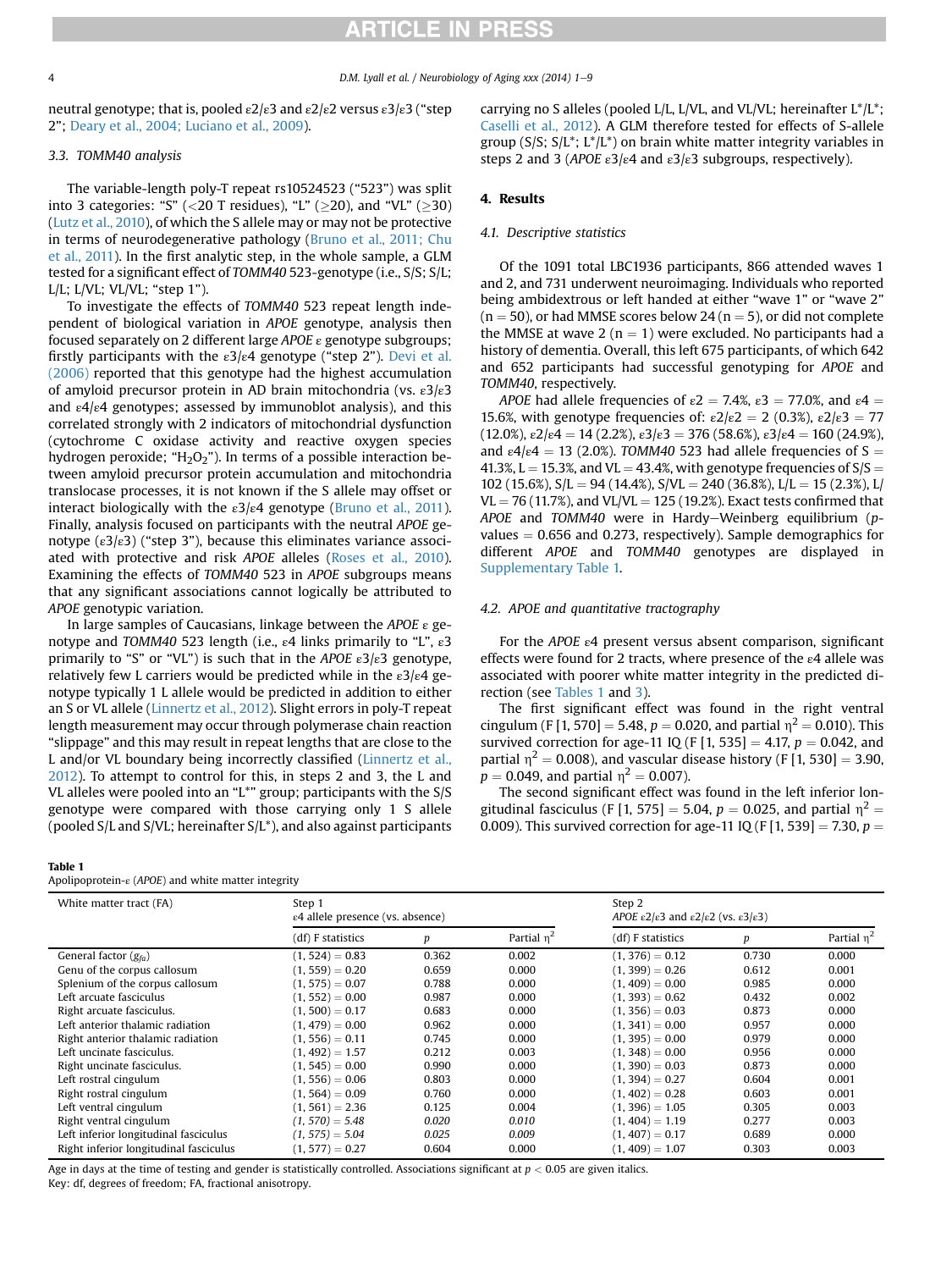0.007, and partial  $\eta^2 = 0.013$ ), and vascular disease history (F [1, 534] = 7.00,  $p = 0.008$ , and partial  $\eta^2 = 0.013$ ).

There was no main effect of the pooled  $\varepsilon 2/\varepsilon 3$  and  $\varepsilon 2/\varepsilon 2$  genotypes (vs.  $\varepsilon 3/\varepsilon 3$ ) on the white matter integrity of any of the tracts analyzed (see [Table 1](#page-4-0)).

### 4.3. TOMM40 523 length and quantitative tractography

In the whole sample (step 1), 2 significant effects of TOMM40 523 genotype were found (see Tables 2 and [3](#page-6-0)). The first significant effect was found in the left ventral cingulum (F [5, 564] = 2.60,  $p =$ 0.025, and partial  $\eta^2 = 0.022$ ). This effect survived correction for additional covariates of age-11 IQ (F [5, 531] = 2.57,  $p = 0.026$ , and partial  $\eta^2 = 0.024$ ), and vascular disease history (F [5, 526] = 2.79,  $p = 0.017$ , and partial  $\eta^2 = 0.026$ ). Post hoc tests showed that the S/L genotype had significantly lower FA compared with  $S/S (p = 0.029)$ , S/VL ( $p = 0.008$ ), L/L ( $p = 0.033$ ), and L/VL ( $p = 0.003$ ) genotypes (all other comparisons were  $p > 0.05$ ).

The second significant effect was found in the right rostral cingulum (F [5, 568] = 2.99,  $p = 0.011$ , and partial  $\eta^2 = 0.026$ ). This effect survived correction for age-11 IQ (F [5, 533] = 3.73,  $p = 0.003$ , and partial  $\eta^2 = 0.034$ ), and vascular disease history (F [5, 528] = 3.62,  $p = 0.003$ , and partial  $\eta^2 = 0.033$ ). Post hoc tests showed that the S/L genotype had significantly lower FA compared with the S/VL  $(p = 0.011)$ , and L/VL  $(p = 0.026)$  genotypes, with VL/VL having significantly lower FA compared with L/VL ( $p = 0.017$ ; all other comparisons were  $p > 0.05$ ).

To determine whether association between TOMM40 523 length and white matter tract integrity was driven by linkage with APOE, the previously mentioned associations were re-tested controlling for presence of the  $\varepsilon$ 4 allele. Controlling for age, gender, and APOE  $\varepsilon$ 4 presence, the main effect of TOMM40 523 length remained for both right rostral cingulum FA (F [5, 547] = 3.00,  $p = 0.011$ , and partial  $n^2 = 0.024$ ) and left ventral cingulum FA (F [5, 544] = 3.45, p = 0.004, and partial  $\eta^2 = 0.031$ ).

In ε3/ε4 carriers (step 2), 4 significant effects of TOMM40 523 length were found; these suggested a deleterious effect of the S/L\* genotype versus  $L^*/L^*$  (see Table 2). This indicates that possessing an S allele is associated with lower white matter integrity compared with possessing only L or VL alleles (as pooled into the "L\*" group). Note that the  $\varepsilon 3/\varepsilon 4$  group had no S/S homozygotes.

The first significant effect was found for  $g_{fa}$  (F [1, 122] = 4.95, p = 0.028, and partial  $\eta^2 = 0.039$ ). This survived correction for additional covariates of age-11 IQ (F [1, 114] = 5.35,  $p = 0.023$ , and partial

#### Table 2

Translocase of outer membrane 40 (TOMM40) "523" length and white matter integrity

White matter tract (FA) Whole sample APOE ε3/ε4 genotype APOE ε3/ε3 genotype APOE ε3/ε3 genotype (df) F statistics  $p$  Partial  $\eta^2$  (df) F statistics  $p$  Partial  $\eta^2$  (df) F statistics  $p$  Partial  $\eta^2$ General factor (g<sub>fa</sub>) (5, 529) = 2.11 0.063 0.020 (1, 122) = 4.95 0.028 0.039 (2, 303) = 1.04 0.356 0.007 Genu of the corpus callosum  $(5, 564) = 1.83$   $0.105$   $0.016$   $(1, 131) = 2.42$   $0.122$   $0.018$   $(2, 321) = 0.92$   $0.401$   $0.006$ <br>Splenium of the corpus callosum  $(5, 580) = 0.20$   $0.963$   $0.002$   $(1, 136) = 1.56$   $0.214$   $0.0$ Splenium of the corpus callosum (5, 580) = 0.20 0.963 0.002 (1, 136) = 1.56 0.214 0.011 (2, 331) = 0.21 0.810 0.001<br>Left arcuate fasciculus (5, 557) = 0.64 0.669 0.006 (1, 131) = 0.92 0.339 0.007 (2, 317) = 0.62 0.539 0.00 Left arcuate fasciculus (5, 557) = 0.64 0.669 0.006 (1, 131) = 0.92 0.339 0.007 (2, 317) = 0.62 0.539 0.004<br>Right arcuate fasciculus. (5, 507) = 0.50 0.774 0.005 (1, 117) = 0.30 0.584 0.003 (2, 289) = 0.84 0.435 0.006 Right arcuate fasciculus.  $(5, 507) = 0.50$   $0.774$   $0.005$   $(1, 117) = 0.30$   $0.584$   $0.003$   $(2, 289) = 0.84$   $0.435$   $0.006$ Left anterior thalamic radiation  $(5, 481) = 1.68$   $(1, 139)$   $(2, 268)$   $(3, 104)$   $(1, 104) = 2.68$   $(2, 277) = 0.19$   $(3, 277) = 0.19$   $(3, 26) = 0.001$ <br>Right anterior thalamic radiation  $(5, 560) = 1.47$   $(1, 197)$   $(0.013)$ Right anterior thalamic radiation  $(5, 560) = 1.47$  0.197 0.013  $(1, 132) = 3.22$  0.075 0.024  $(2, 320) = 2.06$  0.129 0.013<br>
Left uncinate fasciculus.  $(5, 594) = 1.61$  0.157 0.016  $(1, 117) = 4.16$  0.044 0.034  $(2, 279) = 0.49$ Left uncinate fasciculus. (5, 594) = 1.61 0.157 0.016 (1, 117) = 4.16 0.044 0.034 (2, 279) = 0.49 0.616 0.003<br>Right uncinate fasciculus. (5, 549) = 1.13 0.343 0.010 (1, 128) = 1.39 0.240 0.011 (2, 314) = 0.88 0.416 0.006 Right uncinate fasciculus. (5, 549) = 1.13 0.343 0.010 (1, 128) = 1.39 0.240 0.011 (2, 314) = 0.88 0.416 0.006<br>Left rostral cingulum (5, 561) = 2.09 0.065 0.018 (1, 133) = 5.51 0.020 0.040 (2, 317) = 1.87 0.156 0.012 Left rostral cingulum  $(5, 561) = 2.09$  0.065 0.018  $(1, 133) = 5.51$  0.020 0.040  $(2, 317) = 1.87$  0.156 0.012 Right rostral cingulum  $(5, 568) = 2.99$  0.011 0.026  $(1, 133) = 1.96$  0.164 0.015  $(2, 326) = 2.87$  0.058 0.017 Left ventral cingulum  $(5, 564) = 2.56$   $0.025$   $0.022$   $(1, 136) = 13.35$   $(0.001$   $0.089$   $(2, 322) = 0.72$  0.487 0.004<br>
Right ventral cingulum  $(5, 576) = 0.75$  0.584 0.006  $(1, 137) = 0.00$  0.980 0.000  $(2, 326) = 0.83$  0.4 Right ventral cingulum  $(5, 576) = 0.75$   $0.584$   $0.006$   $(1, 137) = 0.00$   $0.980$   $0.000$   $(2, 326) = 0.83$   $0.439$   $0.005$ <br>
Left inferior longitudinal fasciculus  $(5, 580) = 0.88$   $0.492$   $0.008$   $(1, 138) = 0.12$   $0.725$   $0$ Left inferior longitudinal fasciculus (5, 580) = 0.88 0.492 0.008 (1, 138) = 0.12 0.725 0.001 (2, 330) = 0.83 0.436 0.995<br>Right inferior longitudinal fasciculus (5, 581) = 0.66 0.655 0.006 (1, 138) = 0.37 0.547 0.003 (2, 3 Right inferior longitudinal fasciculus

Age in days at the time of testing and gender is statistically controlled. Associations significant at  $p < 0.05$  are given italics. Key: df, degrees of freedom; FA, fractional anisotropy.

 $\eta^2 = 0.045$ ) and vascular disease history (F [1, 109] = 5.84, p = 0.017, and partial  $\eta^2 = 0.051$ ).

The second significant effect was found in the left uncinate fasciculus (F [1, 117] = 4.16,  $p = 0.044$ , and partial  $\eta^2 = 0.034$ ), which did not survive the addition of the covariate of age-11 IQ (F [1, 108] = 3.68,  $p = 0.058$ , and partial  $\eta^2 = 0.033$ ). However, the initial significant effect remained when including vascular disease history but not age-11 IQ as a covariate,  $(F [1, 112] = 4.12, p = 0.045,$  and partial  $\eta^2 = 0.035$ ).

The third significant effect was found in the left rostral cingulum  $(F [1, 133] = 5.51, p = 0.020,$  and partial  $\eta^2 = 0.040$ ). This survived correction for additional covariates of age-11 IQ (F  $[1, 124] = 5.50$ ,  $p = 0.021$ , and partial  $\eta^2 = 0.042$ ) and vascular disease history (F [1, 119] = 5.83,  $p = 0.017$ , and partial  $\eta^2 = 0.047$ ).

The fourth and final significant effect was found in the left ventral cingulum (F [1, 136] = 13.35,  $p < 0.001$ , and partial  $\eta^2 = 0.089$ ) and remained after correction for additional covariates of age-11 IQ (F [1,  $125$ ] = 14.40,  $p = < 0.001$ , and partial  $\eta^2 = 0.103$ ) and vascular disease history (F [1, 120] = 15.75,  $p = < 0.001$ , and partial  $\eta^2 = 0.116$ ).

No significant effects of the TOMM40 523 poly-T repeat length polymorphism were found at step 3 (i.e., in the  $\varepsilon^2/\varepsilon^2$  genotype) (Table 2).

### 4.4. Correction for multiple testing

With FDR correction, all nominally significant (uncorrected) effects attenuated to nonsignificance except for the main effect of TOMM40 523 S/L\* versus L\*/L\* on left ventral cingulum FA in APOE  $\varepsilon$ 3/ $\varepsilon$ 4 carriers (models 1, 2, and 3; FDR-adjusted p-values all = 0.017).

### 5. Discussion

### 5.1. Overview

The present study investigated the effects of variants in 2 genes upon brain white matter tract integrity in a large sample of nondemented, community-dwelling people in their early 70s. These gene loci were APOE ε and the TOMM40 523 poly-T repeat. The current report is the largest examination of the APOE locus and white matter integrity in a single study ([Gold et al., 2012; Westlye](#page-8-0) [et al., 2012](#page-8-0)) and therefore adds a significant amount of new data to the literature. No previous studies have examined TOMM40 523 in relation to this phenotype.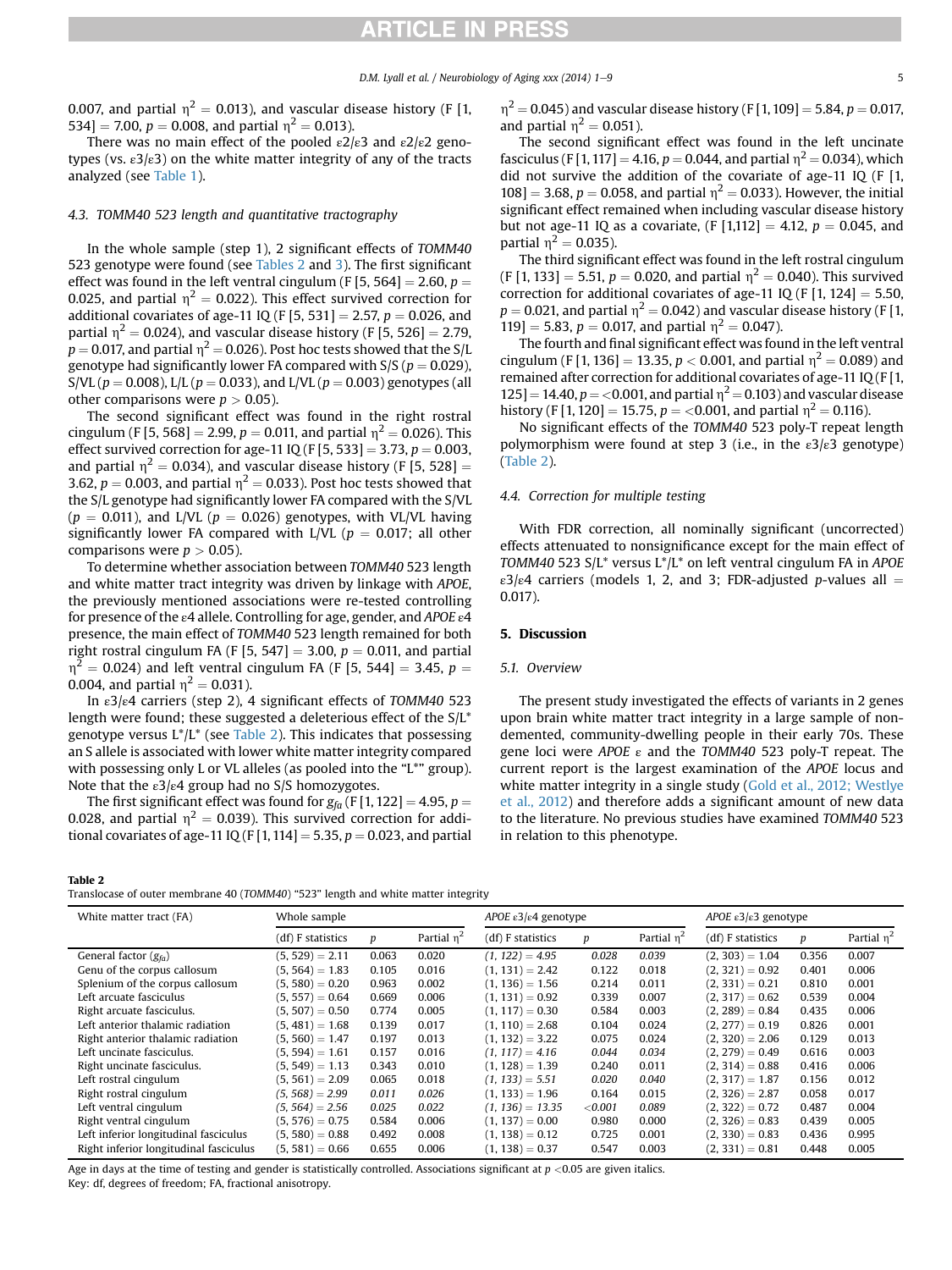|                                                          | White matter               | Adjusted for age 11 IQ          |                 |                                    |                                      |                                    | Additionally adjusted for vascular disease history |                              |                                      |
|----------------------------------------------------------|----------------------------|---------------------------------|-----------------|------------------------------------|--------------------------------------|------------------------------------|----------------------------------------------------|------------------------------|--------------------------------------|
|                                                          | tract (FA)                 | (df) F                          |                 | Partial $\eta^2$ Contrasts         |                                      | (df) F statistics                  | p                                                  | Partial $\eta^2$ Contrasts   |                                      |
|                                                          |                            | statistics                      |                 | Est. Mean (95% CI)<br>$\mathbf{a}$ | Est. Mean (95% CI)<br>$\overline{a}$ |                                    |                                                    | Est. Mean (95% CI)<br>$\Box$ | Est. Mean (95% CI)<br>$\overline{a}$ |
| APOE                                                     |                            |                                 |                 | $\frac{1}{4}$                      | $\frac{4}{4}$                        |                                    |                                                    | $\frac{1}{4}$                | e4-                                  |
| $e4 +$ versus $e4 -$                                     |                            | Right ventral $(1, 535) = 4.17$ | 0.042 0.008     | 156 0.285                          | 384 0.293                            | $(1, 530) = 3.90$                  | 0.049 0.007                                        | 156 0.285                    | 0.293<br>384                         |
| comparison                                               | cingulum                   |                                 |                 | (0.279; 0.192)                     | (0.289; 0.297)                       |                                    |                                                    | (0.279; 0.292)               | (0.289; 0.297)                       |
|                                                          | Left inferior              | $(1, 539) = 7.30$               | 0.007 0.013     | 157 0.392                          | 387 0.404                            | $(1, 534) = 7.00$                  | 0.008 0.013                                        | 0.392<br>157                 | 0.404<br>387                         |
|                                                          | longitudinal<br>fasciculus |                                 |                 | (0.385; 0.399)                     | (0.399; 0.408)                       |                                    |                                                    | (0.385; 0.399)               | (0.399; 0.408)                       |
| TOMM40                                                   |                            |                                 |                 | $-S/L^*$                           | $-L^*L^*$                            |                                    |                                                    | $-S/L^*$                     | $-1*/\mathsf{L}^*$                   |
| '523' poly-T repeat General factor $(1, 114) = 5.35$     |                            |                                 | 0.023 0.045     | $67 - 0.295$                       | 52 0.143                             | $(1, 109) = 5.84$                  | 0.017 0.051                                        | $67 - 0.309$                 | $52 - 0.161$                         |
| length genotype, $(g_{fa})$<br>in APOE e3/e4<br>dnorgqns |                            |                                 |                 | $(-0.543; -0.047)$                 | $(-0.138; 0.425)$                    |                                    |                                                    | $(-0.559; -0.059)$           | $(-0.124; 0.446)$                    |
|                                                          | Left uncinate              | $(1, 108) = 3.68$               | 0.058 0.033     | 65 0.325                           | 48 0.337                             | $(1, 112) = 4.12^*$                | $0.045*0.035*$                                     | 68 0.324                     | 0.337<br>53                          |
|                                                          | fasciculus                 |                                 |                 | (0.317; 0.333)                     | $(0.328; 0.346)$<br>58 0.447         |                                    |                                                    | (0.317; 0.332)               | (0.328; 0.345)                       |
|                                                          | Left rostral               | $(1, 124) = 5.50$               | 0.021 0.042     | 71 0.428                           |                                      | $(1, 119) = 5.83$                  | 0.017 0.047                                        | 0.428<br>$\overline{7}$      | 0.448<br>58                          |
|                                                          | cingulum                   |                                 |                 | (0.417; 0.439)                     | (0.435; 0.459)                       |                                    |                                                    | (0.417; 0.439)               | (0.436; 0.460)                       |
|                                                          | Left ventral               | $(1, 125) = 14.40$              | $< 0.001$ 0.103 | 0.280                              | 59 0.306                             | $(1, 120) = 15.75 \le 0.001$ 0.116 |                                                    | 0.279<br>$\overline{7}$      | 0.307<br>59                          |
|                                                          | cingulum                   |                                 |                 | (0.271; 0.289)                     | (0.296; 0.315)                       |                                    |                                                    | (0.270; 0.316)               | (0.297; 0.316)                       |

Key: CI, confidence interval; df, degrees of freedom; Est. mean, estimated marginal mean difference adjusted for applicable covariates; FA, fractional anisotropy; "L\*", pooled "long" and "very-long" alleles; TOMM40 523 "S", key: CI, confidence interval; df, degrees of freedom; Est. mean, estimated marginal mean difference adjusted for applicable covariates; FA, fractional anisotropy; "L"", pooled "long" and "very-long" alleles; f70MM40 523 "S 'short" allele. "short" allele.

The present study found significant effects of the APOE  $\varepsilon$ 4 risk allele in the predicted deleterious direction on: (1) the right ventral cingulum; and (2) the left inferior longitudinal fasciculus. The ventral cingulum is a parieto-occipital tract connecting the cingulate cortex with parahippocampal gyri and terminating in the anterior part of the medial temporal lobes. The left inferior longitudinal fasciculus connects occipital and temporal areas including the hippocampus [\(Catani and Thiebaut de Schotten,](#page-8-0) [2008](#page-8-0)).

TOMM40 523 poly-T repeat length genotype had significant effects in the whole sample and in the subgroup of participants that possessed the APOE  $ε3/ε4$  genotype. In the whole sample, significant effects were found in the left ventral cingulum and the right rostral cingulum, both primarily driven by the S and/or L genotype being associated with significantly lower FA compared with other TOMM40 523 length genotypes. These significant associations survived statistical correction for presence of the APOE ε4 allele, however were not significant in the subgroup of participants with the "neutral"  $\varepsilon 3/\varepsilon 3$  genotype, suggesting they are either: (1) unlikely to be truly independent of APOE genotype, and reflect type 1 error; or (2) sensitive to reductions in sample size. Larger samples of individuals with the  $\varepsilon^3/\varepsilon^3$  genotype would be required to address this further.

In APOE ε3/ε4 carriers, a significant deleterious effect of possessing an S allele (vs. not) was found in: the (1) left uncinate fasciculus; (2) left rostral cingulum; (3) left ventral cingulum; and (4) general factor of white matter integrity  $(g_{fa})$ . The uncinate fasciculus connects the anterior temporal lobe to medial and lateral orbitofrontal cortex, whereas the rostral cingulum projects from the cingulate to orbitofrontal cortices [\(Catani and Thiebaut de Schotten,](#page-8-0) [2008](#page-8-0)). The  $g_{fa}$  parameter, which is determined from PCA of the tract-averaged FA values for 12 major fiber pathways in each subject, shows that the integrity of white matter is to a substantial degree shared across tracts throughout the brain, possibly indicating shared influences [\(Lopez et al., 2012; Penke et al., 2012\)](#page-8-0).

Most of the reported associations remained when corrected for history of vascular disease (e.g., history of stroke, etc.) and childhood intelligence. Corrected for multiple testing, only the deleterious effect of the TOMM40 523 S allele (vs. pooled noncarriers, in the APOE  $\varepsilon 3/\varepsilon 4$  subgroup analysis) upon left ventral cingulum integrity remained significant. White matter diffusion tensor phenotypes are highly correlated as indicated by the  $g_{fa}$  factor. This can make correction for multiple testing overly conservative; therefore, for different reasons, nominal and adjusted effects require caution in their interpretation ([Nyholt et al., 2001;](#page-8-0) [Williams and Haines, 2011](#page-8-0)). All findings reported therefore require replication in large independent samples.

### 5.2. APOE ε genotype

The present study partially replicates previous associations between ε4 and tracts associated with temporal lobe structures (before correction for multiple testing); specifically the inferior longitudinal fasciculus ([Gold et al., 2010; Smith et al., 2010](#page-8-0)), and ventral cingulum [\(Smith et al., 2010](#page-9-0); "posterior cingulum"). It is possible that the effects of APOE seen here are indicative of prodromal AD in the current sample. However, it is unclear why the left inferior longitudinal fasciculus and right ventral cingulum would be particularly vulnerable to the effects of the APOE ε4 allele, and not the integrity of other white matter tracts; these findings may reflect a degree of type-1 error as reflected by their attenuation to nonsignificance when corrected with FDR. Common genetic variants typically have small effect sizes, and it is possible that the current sample-while relatively large-may not be sufficiently powered to detect small effects.

<span id="page-6-0"></span>6 **D.M. Lyall et al. / Neurobiology of Aging xxx (2014) 1–9**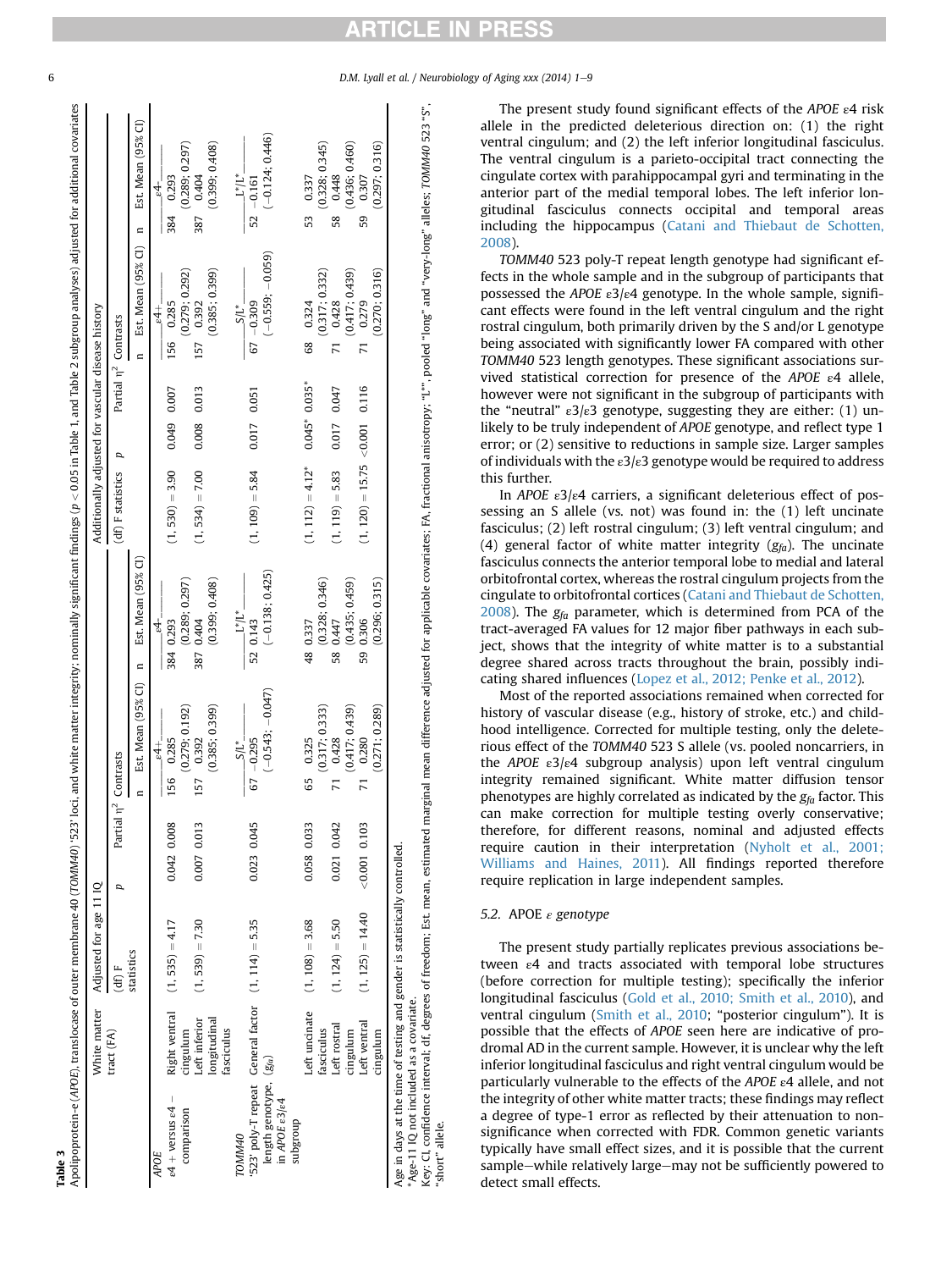The present study is the largest assessment of APOE and white matter integrity to date and reports more circumscribed effects of ε4 allele possession compared with previous reports [\(Gold et al.,](#page-8-0) [2012\)](#page-8-0). This could relate to the relatively large sample size and homogenous age ranges assessed here compared with previous studies. Larger samples are likely to be more reliable, and wide age ranges could include the cumulative influence of subtle age-related processes; correlation between age and brain phenotypes is unlikely to be completely unique and rather may be via processes associated with chronological age; it is therefore unlikely that statistically controlling for age would completely capture this [\(Hofer](#page-8-0) [and Sliwinski, 2001\)](#page-8-0). Discrepancies may also relate to differences between image analysis methods (e.g., tract-based spatial statistics; [Westlye et al., 2012](#page-9-0)) versus probabilistic neighborhood tractography used here. The present study does not interrogate white matter integrity across the whole brain and therefore cannot exclude the possibility of significant ε4 effects in regions that were not assessed, such as the fornix. Regardless, the nominally significant effects observed here were weaker and more specific than would have been expected when compared with the "mediumlarge" effects reported previously [\(Gold et al., 2012; Westlye et al.,](#page-8-0) [2012\)](#page-8-0).

### 5.3. TOMM40 523 poly-T repeat

Associations between the TOMM40 523 poly-T repeat and white matter integrity have not been investigated by previous studies. The previously mentioned results indicate an independent deleterious effect of the TOMM40 523 S allele in APOE  $\varepsilon$ 3/ε4 but not  $\varepsilon$ 3/ε3 genotypes. This association is independent in the sense that any deleterious effects of TOMM40 523 S allele possession (vs. nonpossession) cannot be causally attributed to linkage with APOE ε alleles, because a specific stable subgroup was analyzed. Similar to APOE, the tracts that showed negative association with the S allele have been implicated in early AD pathology; the (left) uncinate fasciculus, (left ventral) cingulum, and (left rostral) cingulum [\(Gold](#page-8-0) [et al., 2010; Heise et al., 2011; Smith et al., 2010\)](#page-8-0). As with APOE, it is unclear why these specific tracts (and not others) would be exclusively affected by TOMM40 523 length. It is possible that the TOMM40 523 associations seen here reflect early anatomic substrates of AD; this sample does not currently have AD-relevant data to address this possibility.

A significant effect was found for  $g_{fa}$ . This suggests that the TOMM40 523 repeat may influence processes that are sufficiently pleiotropic to affect general white matter integrity. [Lopez et al.](#page-8-0) [\(2012\)](#page-8-0) conducted a pathway analysis on  $g_{fa}$  based on the current sample dataset ( $n = 535$ ). The authors used the web-based gene set enrichment analysis toolkit (WebGestalt; [Duncan et al., 2010; Zhang](#page-8-0) [et al., 2005](#page-8-0)) to conduct enrichment analysis for gene ontology on genes that were significantly associated with  $g_{fa}$  (n = 173 genes,  $p < 0.01$ ). Twenty-three ontology categories had enriched gene numbers, the most significant of which were "calcium-dependent cell-cell adhesion" ( $p = 1.15 \times 10^{-11}$ ) and "synapse assembly"  $(p = 5.20 \times 10^{-8})$ . Speculatively, the nominally significant association between TOMM40 523 repeat length and  $g_{fa}$  may relate to these ontologies. [Lopez et al. \(2012\)](#page-8-0) found that TOMM40 did not reach gene significance based on 19 SNPs; note, however, that report did not directly assess variation in the poly-T repeat locus.

Significant effects of TOMM40 523 length were found only in the APOE  $\varepsilon$ 3/ $\varepsilon$ 4 genotype. The S allele may modulate the toxic effects of APOE ε4 allele presence ([Bruno et al., 2011\)](#page-8-0). [Crenshaw](#page-8-0) [et al. \(2012\)](#page-8-0) report a protective effect of the S allele on the age of onset of mild cognitive impairment in  $\varepsilon$ 3/ $\varepsilon$ 4 participants, but in contrast a deleterious effect of the S/S genotype > S/VL genotype  $>$  VL/VL genotype in the  $\varepsilon$ 3/ $\varepsilon$ 3 and  $\varepsilon$ 2/ $\varepsilon$ 3 genotype. The effect was significant on age of onset distributions in 106 conversion events using standard neuropsychological tests in a series of 508 Caucasians ascertained prospectively. It is unclear what drives these differing directions; opposing deleterious, protective, and/ or null effects of the S allele have been reported in different studies of AD risk, brain structure, and/or cognitive aging phenotype reports (e.g., [Cruchaga et al., 2011; Johnson et al.,](#page-8-0) [2011; Schiepers et al., 2012](#page-8-0)). Further study of poly-T repeat biological function and significance is required in large samples, including those with AD, APOE, or age of disease onset data/or age of disease onset data [\(Bekris et al., 2012; Cruchaga et al.,](#page-8-0) [2011; Hedskog et al., 2012\)](#page-8-0).

### 5.4. Summary

The present study found relatively circumscribed nominal significant effects of the APOE ε and TOMM40 523 gene loci on brain white matter integrity in the LBC1936. Most of these associations attenuated when corrected for multiple testing. While this study is relatively large for a brain imaging and/or genetics report, replication in large independent samples is required.

### Disclosure statement

Allen. D. Roses is the CEO and only stock-holder of Zinfandel Pharmaceuticals, a company in an Alliance with Takeda Pharmaceuticals, to perform the prospective qualification of the TOMM40 marker for age of onset distribution of Alzheimer's disease. For this study, Zinfandel Pharmaceuticals paid for the TOMM40 assays to be performed for medical research, not as a clinical diagnostic. Ann. M. Saunders is the spouse of Allen. D. Roses, and Ann. M. Saunders and Michael. W. Lutz are consultants to Zinfandel Pharmaceuticals.

#### Acknowledgements

This data has not been published or submitted elsewhere, and this manuscript and its stated procedures were approved by all authors. The participation of LBC1936 members is gratefully acknowledged. The authors thank the study secretary Paula Davies, Janie Corley, Catherine Murray, Alison Pattie, Caroline Brett, and Ross Henderson for data collection and data entry; the nurses, radiographers, and other staff at the Wellcome Trust Clinical Research Facility [\(http://www.](http://www.wtcrf.ed.ac.uk/) [wtcrf.ed.ac.uk/](http://www.wtcrf.ed.ac.uk/)) and the Brain Research Imaging Centre [\(http://www.](http://www.bric.ed.ac.uk/) [bric.ed.ac.uk/\)](http://www.bric.ed.ac.uk/), where the medical and cognitive assessments, genotyping, and brain MRI data collection were performed; and the staff at Lothian Health Board and at the Scottish Council for Research in Education (SCRE) Centre, University of Glasgow.

LBC1936 data collection were supported by the Disconnected Mind project (<http://disconnectedmind.ed.ac.uk/>) funded by Age UK. Joanna .M. Wardlaw is part-funded by the Scottish Funding Council as part of the SINAPSE Collaboration ([http://www.sinapse.](http://www.sinapse.ac.uk/) [ac.uk/](http://www.sinapse.ac.uk/)). The work was undertaken within the University of Edinburgh Centre for Cognitive Ageing and Cognitive Epidemiology [\(http://www.ccace.ed.ac.uk/\)](http://www.ccace.ed.ac.uk/), part of the cross council Lifelong Health and Wellbeing Initiative (G0700704/84698). Funding from the Biotechnology and Biological Sciences Research Council, Engineering and Physical Sciences Research Council, Economic and Social Research Council, and Medical Research Council (MRC) is gratefully acknowledged.

#### Appendix A. Supplementary data

Supplementary data associated with this article can be found, in the online version, at [http://dx.doi.org/10.1016/j.neurobiolaging.](http://dx.doi.org/10.1016/j.neurobiolaging.2014.01.006) [2014.01.006](http://dx.doi.org/10.1016/j.neurobiolaging.2014.01.006).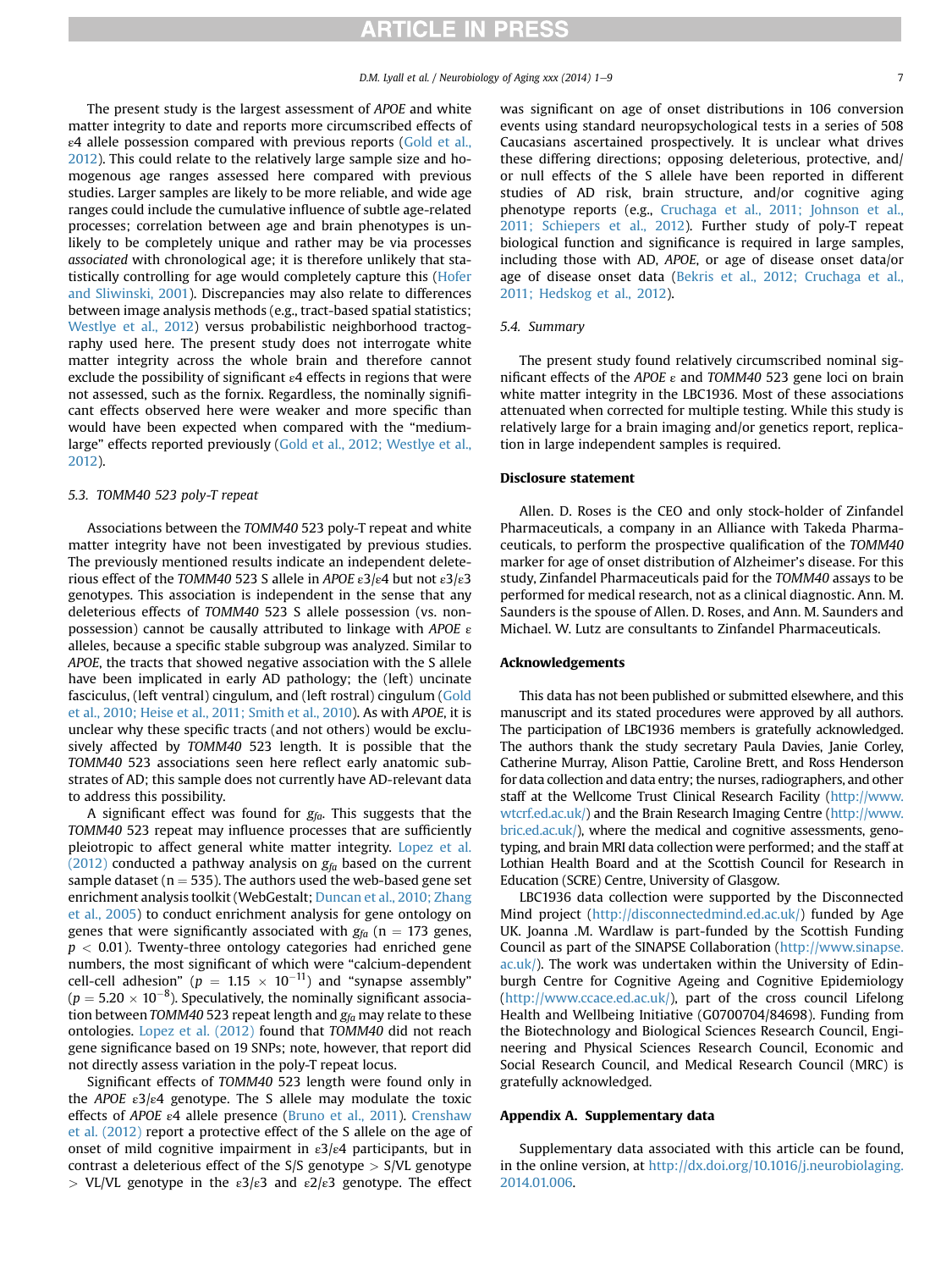# **ARTICLE IN PRESS**

<span id="page-8-0"></span>8 B. B. D.M. Lyall et al. / Neurobiology of Aging xxx (2014) 1–9

#### References

- Bastin, M.E., Pettit, L.D., Bak, T.H., Gillingwater, T.H., Smith, C., Abrahams, S., 2013. Quantitative tractography and tract shape modelling in amyotrophic lateral sclerosis. JMRI. [http://dx.doi.org/10.1002/jmri.24073.](http://dx.doi.org/10.1002/jmri.24073)
- [Behrens, T.E.J., Berg, H.J., Jbabdi, R., Rushworth, M.F.S., Woolrich, W.M., 2007.](http://refhub.elsevier.com/S0197-4580(14)00007-4/sref2) [Probabilistic diffusion tractography with multiple](http://refhub.elsevier.com/S0197-4580(14)00007-4/sref2) fibre orientations: what can [we gain? Neuroimage 34, 144](http://refhub.elsevier.com/S0197-4580(14)00007-4/sref2)–[155.](http://refhub.elsevier.com/S0197-4580(14)00007-4/sref2)
- [Bekris, L.M., Lutz, F., Yu, C.E., 2012. Functional analysis of APOE locus genetic vari](http://refhub.elsevier.com/S0197-4580(14)00007-4/sref3)[ation implicates regional enhances in the regulation of both TOMM40 and](http://refhub.elsevier.com/S0197-4580(14)00007-4/sref3) [APOE. Hum. Genet. 57, 18](http://refhub.elsevier.com/S0197-4580(14)00007-4/sref3)-[25](http://refhub.elsevier.com/S0197-4580(14)00007-4/sref3).
- [Benjamini, Y., Hochberg, Y., 1995. Controlling the false discovery rate: a practical and](http://refhub.elsevier.com/S0197-4580(14)00007-4/sref4) [powerful approach to multiple testing. J. Roy Stat. Soc. 57, 289](http://refhub.elsevier.com/S0197-4580(14)00007-4/sref4)-[300](http://refhub.elsevier.com/S0197-4580(14)00007-4/sref4).
- Biffi[, A., Anderson, C.D., Desikan, R.S., Sabuncu, M., Cortellini, L., Schmansky, N.,](http://refhub.elsevier.com/S0197-4580(14)00007-4/sref5) Salat, D., Rosand, J., Alzheimer'[s Disease Neuroimaging Initiative, 2010. Genetic](http://refhub.elsevier.com/S0197-4580(14)00007-4/sref5) [variation and neuroimaging measures in Alzheimer disease. Arch. Neurol. 67,](http://refhub.elsevier.com/S0197-4580(14)00007-4/sref5) [677](http://refhub.elsevier.com/S0197-4580(14)00007-4/sref5)-[685.](http://refhub.elsevier.com/S0197-4580(14)00007-4/sref5)
- [Bretsky, P., Guralnik, J.M., Launer, L., Albert, M., Seeman, T.E., 2003. The](http://refhub.elsevier.com/S0197-4580(14)00007-4/sref57) [role of APOE-](http://refhub.elsevier.com/S0197-4580(14)00007-4/sref57)ε[4 in longitudinal cognitive decline. Neurology 60,](http://refhub.elsevier.com/S0197-4580(14)00007-4/sref57) [1077](http://refhub.elsevier.com/S0197-4580(14)00007-4/sref57)-[1081.](http://refhub.elsevier.com/S0197-4580(14)00007-4/sref57)
- [Bruno, D., Nierenberg, J.J., Ritchie, J.C., Lutz, M.W., Pomara, N., 2011. Cerebrospinal](http://refhub.elsevier.com/S0197-4580(14)00007-4/sref6) fl[uid cortisol concentrations in healthy elderly are affected by both APOE and](http://refhub.elsevier.com/S0197-4580(14)00007-4/sref6) [TOMM40 variants. Psychoneuroendocrinology 37, 366](http://refhub.elsevier.com/S0197-4580(14)00007-4/sref6)-[371.](http://refhub.elsevier.com/S0197-4580(14)00007-4/sref6)
- [Bu, G., 2009. Apolipoprotein E and its receptors in Alzheimer](http://refhub.elsevier.com/S0197-4580(14)00007-4/sref7)'s disease: pathways, [pathogenesis and therapy. Nat. Neurosci. 10, 333](http://refhub.elsevier.com/S0197-4580(14)00007-4/sref7)-[344.](http://refhub.elsevier.com/S0197-4580(14)00007-4/sref7)
- Calculator, Hardy-Weinberg equilibrium, 2012, accessed 26.08.2012 at [http://www.](http://www.had2know.com/academics/hardy-weinberg-equilibrium-calculator-3-alleles.html) [had2know.com/academics/hardy-weinberg-equilibrium-calculator-3-alleles.](http://www.had2know.com/academics/hardy-weinberg-equilibrium-calculator-3-alleles.html) [html](http://www.had2know.com/academics/hardy-weinberg-equilibrium-calculator-3-alleles.html)
- [Caselli, R.J., Dueck, A.C., Huentelman, M.J., Lutz, W.M., Saunders, A.M., Reiman, E.M.,](http://refhub.elsevier.com/S0197-4580(14)00007-4/sref8) [Roses, A.D., 2012. Longitudinal modeling of cognitive ageing and the TOMM40](http://refhub.elsevier.com/S0197-4580(14)00007-4/sref8) [effect. Alzheimers Dement. 8, 490](http://refhub.elsevier.com/S0197-4580(14)00007-4/sref8)-[495](http://refhub.elsevier.com/S0197-4580(14)00007-4/sref8).
- [Catani, M., Thiebaut de Schotten, M., 2008. A diffusion tensor imaging tractography](http://refhub.elsevier.com/S0197-4580(14)00007-4/sref9) atlas for virtual in vivo dissections. Cortex  $44$ ,  $1105-1132$ .
- [Chu, S.H., Roeder, K., Ferrell, R.E., Devlin, B., DeMichele-Sweet, M.A.A.,](http://refhub.elsevier.com/S0197-4580(14)00007-4/sref10) [Kamboh, M.I., Lopez, O.L., Sweet, R.A., 2011. TOMM40 poly-T repeat lengths,](http://refhub.elsevier.com/S0197-4580(14)00007-4/sref10) [age of onset and psychosis risk in Alzheimer disease. Neurobiol. Aging 32,](http://refhub.elsevier.com/S0197-4580(14)00007-4/sref10) [2328.e1](http://refhub.elsevier.com/S0197-4580(14)00007-4/sref10)-[2328.e19](http://refhub.elsevier.com/S0197-4580(14)00007-4/sref10).
- [Clayden, J.D., Munoz Maniega, S., Storkey, A.J., King, M.D., Bastin, M.E., Clark, C.A.,](http://refhub.elsevier.com/S0197-4580(14)00007-4/sref11) [2011. TractoR: magnetic resonance imaging and tractography with R. J. Stat.](http://refhub.elsevier.com/S0197-4580(14)00007-4/sref11) Softw $44, 1-18$  $44, 1-18$
- [Clayden, J.D., Storkey, A.J., Bastin, M.E., 2007. A probabilistic model-based approach](http://refhub.elsevier.com/S0197-4580(14)00007-4/sref12) [to consistent white matter tract segmentation. IEEE Trans. Med. Imag. 26,](http://refhub.elsevier.com/S0197-4580(14)00007-4/sref12) [1555](http://refhub.elsevier.com/S0197-4580(14)00007-4/sref12)-[1561.](http://refhub.elsevier.com/S0197-4580(14)00007-4/sref12)
- [Corder, E.H., Saunders, A.M., Risch, N.J., Strittmatter,W.J., Schmechel, D.E., Gaskell, P.C.,](http://refhub.elsevier.com/S0197-4580(14)00007-4/sref13) [Rimmler, J.B., Locke, P.A., Conneally, P.M., Schmader, K.E., Small, G.W., Roses, A.D.,](http://refhub.elsevier.com/S0197-4580(14)00007-4/sref13) [Haines, J.L., Pericak-Vance, A.M.,1994. Protective effect of apolipoprotein-E type 2](http://refhub.elsevier.com/S0197-4580(14)00007-4/sref13) [allele for late onset Alzheimer disease. Nat. Genet. 7, 180](http://refhub.elsevier.com/S0197-4580(14)00007-4/sref13)-[184](http://refhub.elsevier.com/S0197-4580(14)00007-4/sref13).
- [Crenshaw, D.G., Gottschalk, W.K., Lutz, M.W., Grossman, I., Saunders, A.M.,](http://refhub.elsevier.com/S0197-4580(14)00007-4/sref14) [Burke, J.R., Welsh-Bohmer, K.A., Branna, S.K., Burns, D.K., Roses, A.D., 2012.](http://refhub.elsevier.com/S0197-4580(14)00007-4/sref14) [Using genetics to enable studies on the prevention of Alzheimer](http://refhub.elsevier.com/S0197-4580(14)00007-4/sref14)'s disease. [J. Clin. Pharm. Ther. 93, 177](http://refhub.elsevier.com/S0197-4580(14)00007-4/sref14)-[185](http://refhub.elsevier.com/S0197-4580(14)00007-4/sref14).
- [Cruchaga, C., Nowotny, P., Kauwe, J.S.K., Ridge, P.G., Mayo, K., Bertelsen, S.,](http://refhub.elsevier.com/S0197-4580(14)00007-4/sref15) [Hinrichs, A., Fagan, A.M., Holtzman, D.M., Morris, J.C., Goate, A.M., Alzheimer](http://refhub.elsevier.com/S0197-4580(14)00007-4/sref15)'s [Disease Neuroimaging Initiative, 2011. Association and expression analyses with](http://refhub.elsevier.com/S0197-4580(14)00007-4/sref15) [single-nucleotide polymorphisms in TOMM40 in Alzheimer disease. Arch.](http://refhub.elsevier.com/S0197-4580(14)00007-4/sref15) [Neurol. 68, 1013](http://refhub.elsevier.com/S0197-4580(14)00007-4/sref15)-[1019](http://refhub.elsevier.com/S0197-4580(14)00007-4/sref15).
- [Deary, I.J., Gow, A.J., Pattie, A., Starr, J.M., 2012. Cohort pro](http://refhub.elsevier.com/S0197-4580(14)00007-4/sref16)file: the Lothian Birth [Cohorts of 1921 and 1936. Int. J. Epidemiol. 41, 1576](http://refhub.elsevier.com/S0197-4580(14)00007-4/sref16)-[1584.](http://refhub.elsevier.com/S0197-4580(14)00007-4/sref16)
- [Deary, I.J., Whiteman, M.C., Pattie, A., Starr, J.M., Hayward, C., Wright, A.F.,](http://refhub.elsevier.com/S0197-4580(14)00007-4/sref17) [Visscher, P.M., Tynan, M.C., Whalley, L.J., 2004. Apolipoprotein e gene variability](http://refhub.elsevier.com/S0197-4580(14)00007-4/sref17) [and cognitive functions at age 79: a follow-up of the Scottish mental survey of](http://refhub.elsevier.com/S0197-4580(14)00007-4/sref17) [1932. Psychol. Aging 19, 367](http://refhub.elsevier.com/S0197-4580(14)00007-4/sref17)-[371.](http://refhub.elsevier.com/S0197-4580(14)00007-4/sref17)
- [Deary, I.J., Gow, A.J., Taylor, M.D., Corley, J., Brett, C., Wilson, V., Campbell, H.,](http://refhub.elsevier.com/S0197-4580(14)00007-4/sref18) [Whalley, L.J., Visscher, P.M., Porteous, D.J., Starr, J.M., 2007. The Lothian Birth](http://refhub.elsevier.com/S0197-4580(14)00007-4/sref18) Cohort 1936: a study to examine infl[uences on cognitive ageing from age 11 to](http://refhub.elsevier.com/S0197-4580(14)00007-4/sref18) age 70 and beyond. BMC Geriatr. 7,  $1-12$ .
- [Devi, L., Prabhu, B.M., Galati, D.F., Avadhani, N.G., Anandatheerthavarada, H.K., 2006.](http://refhub.elsevier.com/S0197-4580(14)00007-4/sref19) [Accumulation of amlyoid precursor protein in the mitochondrial import chan](http://refhub.elsevier.com/S0197-4580(14)00007-4/sref19)nels of human Alzheimer'[s disease brain is associated with mitochondrial](http://refhub.elsevier.com/S0197-4580(14)00007-4/sref19) [dysfunction. J. Neurosci. 26, 9057](http://refhub.elsevier.com/S0197-4580(14)00007-4/sref19)-[9068.](http://refhub.elsevier.com/S0197-4580(14)00007-4/sref19)
- Duncan, D., Prodduturi, N., Zhang, B., 2010. WebGestalt2: an updated and expanded version of the web-based gene set analysis toolkit. BMC Bioinform. 11. [http://](http://dx.doi.org/10.1186/1471-2105-11-S4-P10) [dx.doi.org/10.1186/1471-2105-11-S4-P10.](http://dx.doi.org/10.1186/1471-2105-11-S4-P10)
- [Eisenberg, D.T.A., Kazuwa, C.W., Hayes, M.G., 2010. Worldwide allele frequencies of](http://refhub.elsevier.com/S0197-4580(14)00007-4/sref21) [the human apolipoprotein E gene: climate, local adaptations and evolutionary](http://refhub.elsevier.com/S0197-4580(14)00007-4/sref21) [history. Am. J. Phys. Anthropol. 143, 100](http://refhub.elsevier.com/S0197-4580(14)00007-4/sref21)-[111.](http://refhub.elsevier.com/S0197-4580(14)00007-4/sref21)
- [Felksy, D., Voineskos, A.N., 2013. APOE e4, aging and effects on white matter across](http://refhub.elsevier.com/S0197-4580(14)00007-4/sref22) [the adult life span. JAMA Psychiatry 70, 646](http://refhub.elsevier.com/S0197-4580(14)00007-4/sref22)-[647.](http://refhub.elsevier.com/S0197-4580(14)00007-4/sref22)
- [Folstein, M.F., Folstein, S.E., McHugh, P.R., 1975.](http://refhub.elsevier.com/S0197-4580(14)00007-4/sref23) "Mini-mental state". A practical [method for grading the cognitive state of patients for the clinician. J. Psychiatr.](http://refhub.elsevier.com/S0197-4580(14)00007-4/sref23) [Res. 12, 189](http://refhub.elsevier.com/S0197-4580(14)00007-4/sref23)-[198.](http://refhub.elsevier.com/S0197-4580(14)00007-4/sref23)
- [Gold, B.T., Johnson, N.F., Powell, D.K., Smith, C.D., 2012. White matter integrity and](http://refhub.elsevier.com/S0197-4580(14)00007-4/sref24) vulnerability to Alzheimer's disease: preliminary fi[ndings and future directions.](http://refhub.elsevier.com/S0197-4580(14)00007-4/sref24) [Biochim. Biophys. Acta 1822, 416](http://refhub.elsevier.com/S0197-4580(14)00007-4/sref24)-[422.](http://refhub.elsevier.com/S0197-4580(14)00007-4/sref24)
- [Gold, B.T., Powell, D.A., Andersen, A.H., Smith, C.D., 2010. Alterations in multiple](http://refhub.elsevier.com/S0197-4580(14)00007-4/sref25) [measures of white matter integrity in normal women at high risk for Alz](http://refhub.elsevier.com/S0197-4580(14)00007-4/sref25)heimer'[s disease. Neuroimage 52, 1487](http://refhub.elsevier.com/S0197-4580(14)00007-4/sref25)-[1494](http://refhub.elsevier.com/S0197-4580(14)00007-4/sref25).
- [Hedskog, L., Brohede, J., Wiehager, B., Pinho, C.M., Revathikumar, P., Lilius, L.,](http://refhub.elsevier.com/S0197-4580(14)00007-4/sref26) [Glaser, E., Graff, C., Karlstrom, H., Ankarcrona, M., 2012. Biochemical studies of](http://refhub.elsevier.com/S0197-4580(14)00007-4/sref26) poly-T variants in the Alzheimer'[s disease associated TOMM40 gene.](http://refhub.elsevier.com/S0197-4580(14)00007-4/sref26) [J. Alzheimers Dis. 31, 527](http://refhub.elsevier.com/S0197-4580(14)00007-4/sref26)-[536](http://refhub.elsevier.com/S0197-4580(14)00007-4/sref26).
- [Heise, V., Filippini, N., Ebmeier, K.P., MacKay, C.E., 2011. The APOE](http://refhub.elsevier.com/S0197-4580(14)00007-4/sref27) ε[4 allele modu](http://refhub.elsevier.com/S0197-4580(14)00007-4/sref27)[lates brain white matter integrity in healthy adults. Mol. Psychiatry 16,](http://refhub.elsevier.com/S0197-4580(14)00007-4/sref27) [908](http://refhub.elsevier.com/S0197-4580(14)00007-4/sref27)-[916.](http://refhub.elsevier.com/S0197-4580(14)00007-4/sref27)
- [Hofer, S.M., Sliwinski, M.J., 2001. An evaluation of research designs for assessing the](http://refhub.elsevier.com/S0197-4580(14)00007-4/sref28) interdependence of ageing-related changes. Gerontology  $47$ , 341-[352](http://refhub.elsevier.com/S0197-4580(14)00007-4/sref28).
- [Humphries, A.D., Streimann, I.C., Stojanovski, D., Johnston, A.J., Yano, M.,](http://refhub.elsevier.com/S0197-4580(14)00007-4/sref29) [Hoogenraad, N.J., Ryan, M.T., 2005. Dissection of the mitochondrial import and](http://refhub.elsevier.com/S0197-4580(14)00007-4/sref29) [assembly pathway for human Tom40. J. Biol. Chem. 280, 11535](http://refhub.elsevier.com/S0197-4580(14)00007-4/sref29)–[11543.](http://refhub.elsevier.com/S0197-4580(14)00007-4/sref29)
- Invitrogen website Taqman tech. 2012, accessed 26.08.2012 at [http://www.](http://www.invitrogen.com/site/us/en/home/brands/taqman.html) [invitrogen.com/site/us/en/home/brands/taqman.html](http://www.invitrogen.com/site/us/en/home/brands/taqman.html)
- [Johnson, S.C., Rue, A., Hermann, B.P., Xu, G., Koscik, R.L., Jonaitis, E.M., Bendlin, B.B.,](http://refhub.elsevier.com/S0197-4580(14)00007-4/sref30) [Hogan, K.J., Roses, A.D., Saunders, A.M., Lutz, W.M., Asthana, S., Green, R.C.,](http://refhub.elsevier.com/S0197-4580(14)00007-4/sref30) [Sager, M.A., 2011. The effect of TOMM40 poly-T length on gray matter volume](http://refhub.elsevier.com/S0197-4580(14)00007-4/sref30) [and cognition in middle-aged persons with APOE](http://refhub.elsevier.com/S0197-4580(14)00007-4/sref30)  $\varepsilon 3/\varepsilon 3$  $\varepsilon 3/\varepsilon 3$  $\varepsilon 3/\varepsilon 3$  genotype. Alzheimers [Dement. 7, 456](http://refhub.elsevier.com/S0197-4580(14)00007-4/sref30)-[465](http://refhub.elsevier.com/S0197-4580(14)00007-4/sref30).
- [Koehler, C.M., Merchant, S., Schatz, G., 1999. How membrane proteins travel](http://refhub.elsevier.com/S0197-4580(14)00007-4/sref31) [across the mitochondrial intermembrane space. Trends Biochem. Sci. 24,](http://refhub.elsevier.com/S0197-4580(14)00007-4/sref31) [428](http://refhub.elsevier.com/S0197-4580(14)00007-4/sref31)-[432](http://refhub.elsevier.com/S0197-4580(14)00007-4/sref31).
- [Lahoz, C., Schaefer, E.J., Cupples, L.A., Wilsom, P.W.F., Levy, D., Osgood, D., Parpos, S.,](http://refhub.elsevier.com/S0197-4580(14)00007-4/sref32) [Pedro-Botet, Daly, J.A., Ordovas, J.M., 2001. Apolipoprotein E genotype and](http://refhub.elsevier.com/S0197-4580(14)00007-4/sref32) [cardiovascular disease in the Framingham Heart Study. Atherosclerosis 154,](http://refhub.elsevier.com/S0197-4580(14)00007-4/sref32) [529](http://refhub.elsevier.com/S0197-4580(14)00007-4/sref32)-[537.](http://refhub.elsevier.com/S0197-4580(14)00007-4/sref32)
- Linnertz, C., Saunders, A.M., Lutz, M.W., Crenshaw, D.M., Grossman, I., Burns, D.K., Whitfield, K.E., Hauser, M.A., McCarthy, J.J., Ulmer, M., Allingham, R., Welsh-Bohmer, K.A., Roses, A.D., Chiba-Falek, O., 2012. Characterization of the poly-T variant in the TOMM40 gene in diverse populations. PLoS One 7. [http://](http://dx.doi.org/10.1371/journal.pone.0030994) [dx.doi.org/10.1371/journal.pone.0030994.](http://dx.doi.org/10.1371/journal.pone.0030994)
- [Lopez, L.M., Bastin, M.E., Maniega, S.M., Penke, L., Davies, G., Christoforou, A., Valdes](http://refhub.elsevier.com/S0197-4580(14)00007-4/sref34) [Hernandez, M.C., Royle, N.A., Tenesa, A., Starr, J.M., Porteous, D.J., Wardlaw, J.M.,](http://refhub.elsevier.com/S0197-4580(14)00007-4/sref34) [Deary, I.J., 2012. A genome-wide search for genetic in](http://refhub.elsevier.com/S0197-4580(14)00007-4/sref34)fluences and biological pathways related to the brain'[s white matter integrity. Neurobiol. Aging 33,](http://refhub.elsevier.com/S0197-4580(14)00007-4/sref34) [1847.e1](http://refhub.elsevier.com/S0197-4580(14)00007-4/sref34)-[1847.e14.](http://refhub.elsevier.com/S0197-4580(14)00007-4/sref34)
- [Luciano, M., Gow, A.J., Taylor, M.D., Hayward, C., Harris, S.E., Campbell, H.,](http://refhub.elsevier.com/S0197-4580(14)00007-4/sref35) [Porteous, D.J., Starr, J.M., Visscher, P.M., Deary, I.J., 2009. Apolipoprotein E is not](http://refhub.elsevier.com/S0197-4580(14)00007-4/sref35) [related to memory abilities at 70 years of age. Behav. Genet. 39, 6](http://refhub.elsevier.com/S0197-4580(14)00007-4/sref35)-[14](http://refhub.elsevier.com/S0197-4580(14)00007-4/sref35).
- [Lutz, M.W., Crenshaw, D.G., Saunders, A.M., Roses, A.D., 2010. Genetic variation at a](http://refhub.elsevier.com/S0197-4580(14)00007-4/sref36) [single locus and age of onset for Alzheimer](http://refhub.elsevier.com/S0197-4580(14)00007-4/sref36)'s disease. Alzheimers Dement. 6,  $125 - 131.$  $125 - 131.$  $125 - 131.$
- NCBI website: APOE information, 2012a, accessed 26.08.2012 at [http://www.ncbi.](http://www.ncbi.nlm.nih.gov/gene/348) [nlm.nih.gov/gene/348](http://www.ncbi.nlm.nih.gov/gene/348)
- NCBI website: TOMM40 information, 2012b, accessed 26.08.2012 at [http://www.](http://www.ncbi.nlm.nih.gov/gene/10452) [ncbi.nlm.nih.gov/gene/10452](http://www.ncbi.nlm.nih.gov/gene/10452)
- Nuffield Department of Clinical Neurosciences website, 2012, accessed 26.08.2012 at <http://www.fmrib.ox.ac.uk/>
- [Nyholt, D.R., 2001. Genetic case-control association studies](http://refhub.elsevier.com/S0197-4580(14)00007-4/sref37)  $-$  [correcting for multiple](http://refhub.elsevier.com/S0197-4580(14)00007-4/sref37) [testing. Hum. Genet. 109, 564](http://refhub.elsevier.com/S0197-4580(14)00007-4/sref37)-[565](http://refhub.elsevier.com/S0197-4580(14)00007-4/sref37).
- [Penke, L., Maniega, S.M., Bastin, M.E., Valdés Hernández, M.C., Murray, C.,](http://refhub.elsevier.com/S0197-4580(14)00007-4/sref38) [Royle, N.A., Starr, J.M., Wardlaw, J.M., Deary, I.J., 2012. Brain white matter tract](http://refhub.elsevier.com/S0197-4580(14)00007-4/sref38) [integrity as a neural foundation for general intelligence. Mol. Psychiatry 17,](http://refhub.elsevier.com/S0197-4580(14)00007-4/sref38) [1026](http://refhub.elsevier.com/S0197-4580(14)00007-4/sref38)-[1030](http://refhub.elsevier.com/S0197-4580(14)00007-4/sref38).
- [Penke, L., Maniega, S.M., Murray, C., Gow, A.J., Hernandez, M.C.V., Clayden, J.D.,](http://refhub.elsevier.com/S0197-4580(14)00007-4/sref39) [Starr, J.M., Wardlaw, J.M., Bastin, M.E., Deary, I.J., 2010. A general factor of brain](http://refhub.elsevier.com/S0197-4580(14)00007-4/sref39) [white matter integrity predicts information processing speed in healthy older](http://refhub.elsevier.com/S0197-4580(14)00007-4/sref39) [people. J. Neurosci. 30, 7569](http://refhub.elsevier.com/S0197-4580(14)00007-4/sref39)-[7574.](http://refhub.elsevier.com/S0197-4580(14)00007-4/sref39)
- [Pierpaoli, C., Jezzard, P., Basser, P.J., Barnett, A., Di Chiro, G., 1996. Diffusion tensor](http://refhub.elsevier.com/S0197-4580(14)00007-4/sref40) [MR imaging of the human brain. Radiology 201, 637](http://refhub.elsevier.com/S0197-4580(14)00007-4/sref40)-[648.](http://refhub.elsevier.com/S0197-4580(14)00007-4/sref40)
- [Pike, N., 2011. Using false discovery rates for multiple comparisons in ecology and](http://refhub.elsevier.com/S0197-4580(14)00007-4/sref41) [evolution. Methods Ecol. Evol. 2, 278](http://refhub.elsevier.com/S0197-4580(14)00007-4/sref41)-[282.](http://refhub.elsevier.com/S0197-4580(14)00007-4/sref41)
- [Ringman, J.M., Cummings, J.L., 2009. The genetic basis for the cognitive deteriora](http://refhub.elsevier.com/S0197-4580(14)00007-4/sref42)tion of Alzheimer'[s disease. In: Goldberg, T.E., Weinberger, D.R. \(Eds.\), The Ge](http://refhub.elsevier.com/S0197-4580(14)00007-4/sref42)[netics of Cognitive Neuroscience. MIT Press, Cambridge, MA, pp. 221](http://refhub.elsevier.com/S0197-4580(14)00007-4/sref42)-[244.](http://refhub.elsevier.com/S0197-4580(14)00007-4/sref42)
- [Roses, A.D., Lutz, M.W., Amrine-Madsen, H., Saunders, A.M., Crenshaw, D.G.,](http://refhub.elsevier.com/S0197-4580(14)00007-4/sref43) [Sundseth, S.S., Huentelman, M.J., Welsh-Bohmer, K.A., Reiman, E.M., 2010.](http://refhub.elsevier.com/S0197-4580(14)00007-4/sref43) [A TOMM40 variable-length polymorphism predicts the age of late-onset Alz](http://refhub.elsevier.com/S0197-4580(14)00007-4/sref43)heimer'[s disease. Pharmacogenomics J. 10, 375](http://refhub.elsevier.com/S0197-4580(14)00007-4/sref43)-[384](http://refhub.elsevier.com/S0197-4580(14)00007-4/sref43).
- [Roses, A.D., Lutz, M.W., Crenshaw, D.G., Grossman, I., Saunders, A.M.,](http://refhub.elsevier.com/S0197-4580(14)00007-4/sref44) [Gottschalk, W.K., 2013. TOMM40 and APOE: requirements for replication](http://refhub.elsevier.com/S0197-4580(14)00007-4/sref44) [studies of association with age of disease onset and enrichment of a clinical](http://refhub.elsevier.com/S0197-4580(14)00007-4/sref44) [trial. Alzheimers Dement. 9, 132](http://refhub.elsevier.com/S0197-4580(14)00007-4/sref44)-[136.](http://refhub.elsevier.com/S0197-4580(14)00007-4/sref44)
- [Schiepers, O.J.G., Harris, S.E., Gow, A.J., Pattie, A., Brett, C.E., Starr, J.M., Deary, I.J.,](http://refhub.elsevier.com/S0197-4580(14)00007-4/sref45) [2012. APOE](http://refhub.elsevier.com/S0197-4580(14)00007-4/sref45) ε[4 status predicts age-related cognitive decline in the ninth decade:](http://refhub.elsevier.com/S0197-4580(14)00007-4/sref45) [longitudinal follow-up of the Lothian Birth Cohort 1921. Mol. Psychiatry 17,](http://refhub.elsevier.com/S0197-4580(14)00007-4/sref45)  $315 - 324$  $315 - 324$ .
- [Schilling, S., DeStefano, A.L., Sachdev, P.S., Choi, S.H., Mather, K.A., DeCarli, C.D.,](http://refhub.elsevier.com/S0197-4580(14)00007-4/sref46) [Wen, W., Hogh, P., Raz, N., Au, R., Beiser, A., Wolf, P.A., Romero, J.R., Zhu, Y.,](http://refhub.elsevier.com/S0197-4580(14)00007-4/sref46) [Lunetta, K.L., Farrer, L., Dufouil, C., Kuller, L.H., Mazoyer, B., Seshadri, S.,](http://refhub.elsevier.com/S0197-4580(14)00007-4/sref46) [Tzourio, C., Debette, S., 2013. APOE genotype and MRI markers of cerebrovas](http://refhub.elsevier.com/S0197-4580(14)00007-4/sref46)[cular disease: systematic review and meta-analysis. Neurology 81, 292](http://refhub.elsevier.com/S0197-4580(14)00007-4/sref46)-[300.](http://refhub.elsevier.com/S0197-4580(14)00007-4/sref46)